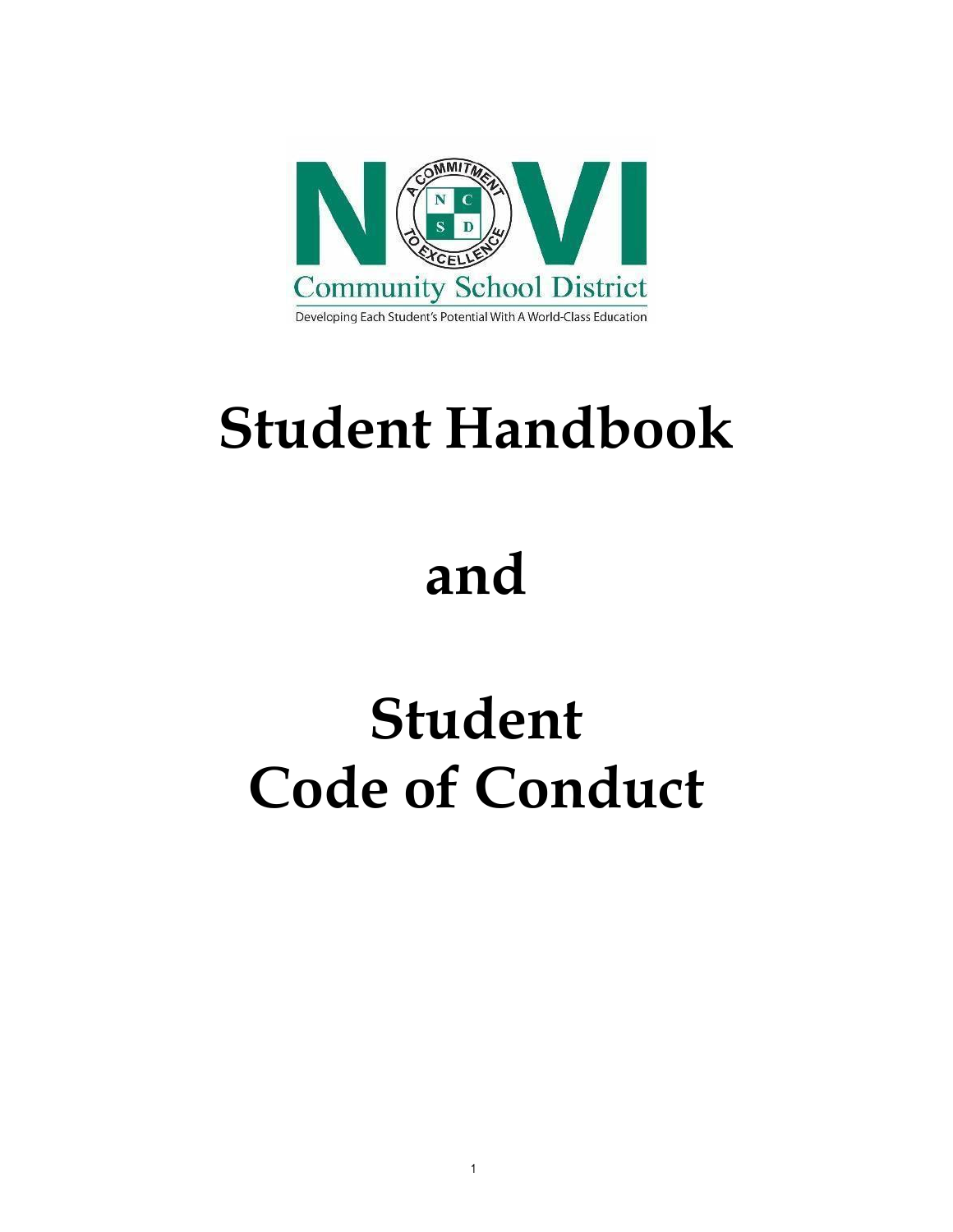#### Dear Parents ~

It is a pleasure to welcome you to the new school year! The year ahead will offer many new learning opportunities for your child/ren. Our goal is to provide a caring, stimulating learning environment where children are challenged with rigorous standards. We have the responsibility to foster learning through meaningful instruction within a balanced and interactive elementary curriculum. Ultimately, we want your child to have a strong academic foundation and the ability to apply knowledge to think critically and communicate effectively.

The purpose of this handbook is to acquaint you with the Novi schools and answer any questions you may have about the programs, School Board policies, and procedures. You are encouraged to contact the school your child attends to clarify any questions you may have regarding programs or procedures as this handbook is not all inclusive.

We recognize that student success is dependent on the cooperation of parents and school district staff. Parents are our partners in the most important job of educating the children of this community. Personal communication between home and school is vital to providing the best possible educational experiences for the students. Please help us foster this relationship by attending school functions and monitoring your child's school progress. Together, we are educating future leaders and contributing citizens.

On behalf of the Novi Community School District, we wish you and your child/ren a most productive and enriching year.

Sincerely, The Novi Administrative Staff

| Nicole Carter, Principal (248) 449-1536                             | - Novi High School         |
|---------------------------------------------------------------------|----------------------------|
| Andrew Comb, Asst. Principal (248) 449-1530                         | - Novi High School         |
| Melissa Jordan, Asst. Principal (248) 449-1503                      | - Novi High School         |
| Ron Kane, Asst. Principal (248) 449-1505                            | - Novi High School         |
| Don Watchowski, Athletic Director (248) 449-1506 - Novi High School |                            |
| Robert Baker, Principal (248) 449-1602                              | - Novi Middle School       |
| Katy Dinkelmann, Asst. Principal (248) 449-1607                     | - Novi Middle School       |
| Emily Pohlonski, (Phone TBD)                                        | - Novi Virtual             |
| Lisa Fenchel, Principal (248) 449-1254                              | - Novi Meadows             |
| John Brickey, Principal (248) 449-1275                              | - Novi Meadows             |
| Julie Bedford, Principal, (248) 449-1600                            | - Deerfield Elementary     |
| David Ascher, Principal, (248) 449-1230                             | - Novi Woods Elementary    |
| Adva Ringle, Principal, (248) 449-1400                              | - Orchard Hills Elementary |
| Laura Carino, Principal, (248) 449-1220                             | - Parkview Elementary      |
| Alex Ofili, Principal, (248) 449-1300                               | - Village Oaks Elementary  |
|                                                                     |                            |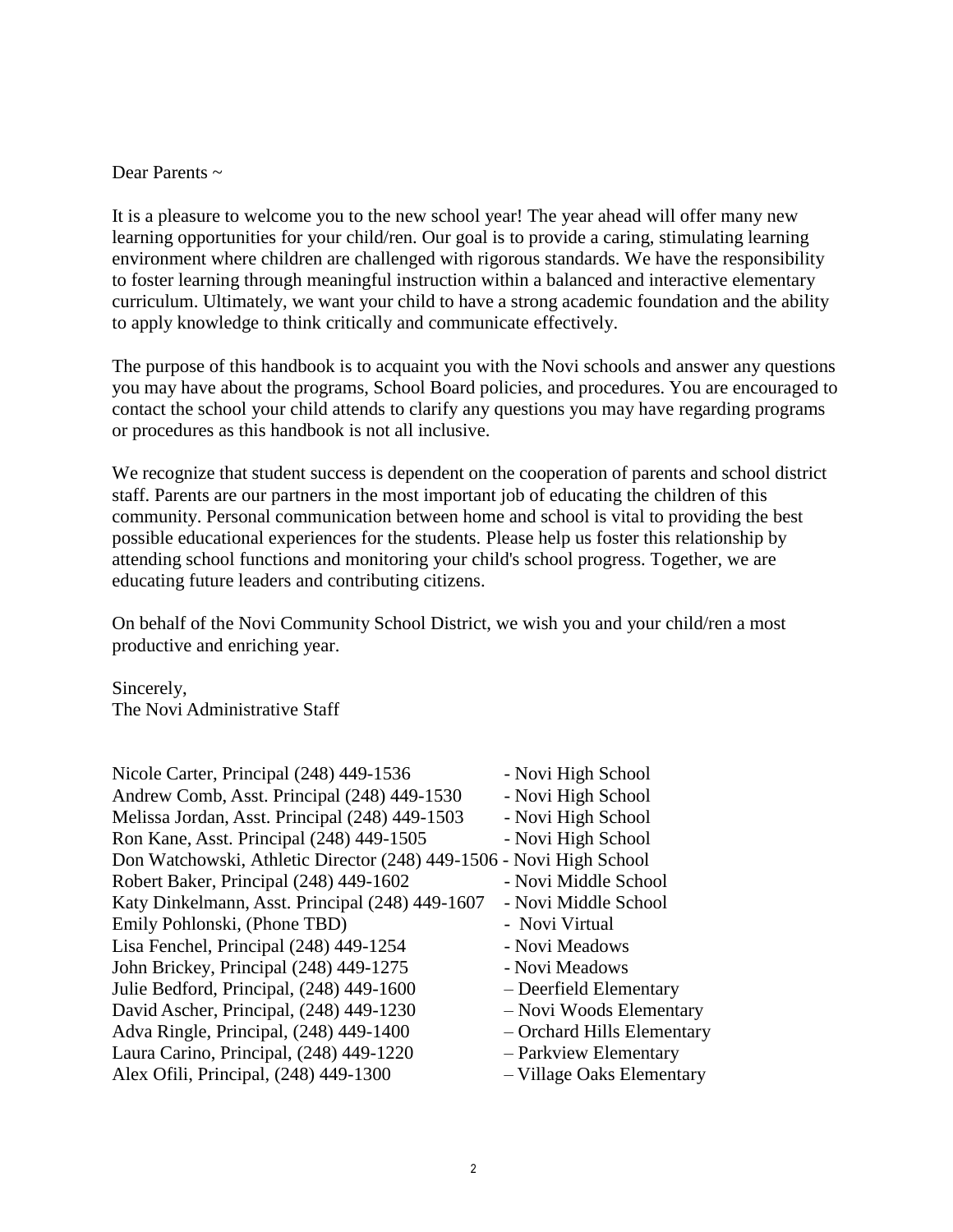# **VISION STATEMENT**

Students who are passionate, empowered, and prepared for their world and their future.

## **MISSION STATEMENT**

Provide impactful opportunities for all to cultivate lifelong learning.

# **BELIEF STATEMENTS:**

We believe in:

- An equity of opportunity
- A culture of unity
- Fostering and inspiring a curiosity of learning
- $\bullet$  A community of well-being

## **ATTENDANCE**

Section 1561 of the Revised School codes states, "Except as otherwise provided in this section, every parent, guardian, or other person in this state having control and charge of a children from the age of 6 to eighteen (18) years of age shall send that child to a public school during the entire school year.

Every school day is vitally important in the educational development of the student. Punctual and regular attendance is essential for a student to do well in school. If an absence or late arrival is necessary, parents/guardians should contact the attendance office recording system.

A student will be considered truant if he/she is absent from school and unexcused for more than five days in succession; or is absent from school for any reason10 days or more in a 30-day period; or is absent 30 days or more for any reason in a school year. Failure to earn credit or a grade may result from academic requirements not being completed.

Parents are encouraged not to take their child out of school for vacations. Any student who is absent from school for vacations will be unexcused, except those who are going directly with parents or legal guardians. This type of authorized vacation request must be submitted to the principal in advance. Parents are encouraged to schedule vacations during the generous break times provided during the school year.

## **ABSENCE AND ILLNESS**

Every school day is vitally important in the educational development of the student. Punctual and regular attendance is essential for a student to do well in school. Note that the attendance answering machine is available any time. Please call your building's attendance line directly. When calling to verify an absence or late arrival, parents/guardians should contact the attendance office recording system and state the following information:

- 1. Name of student (Please state clearly and spell)
- 2. Date/Duration of Absence(s)
- 3. Parent/Guardian Name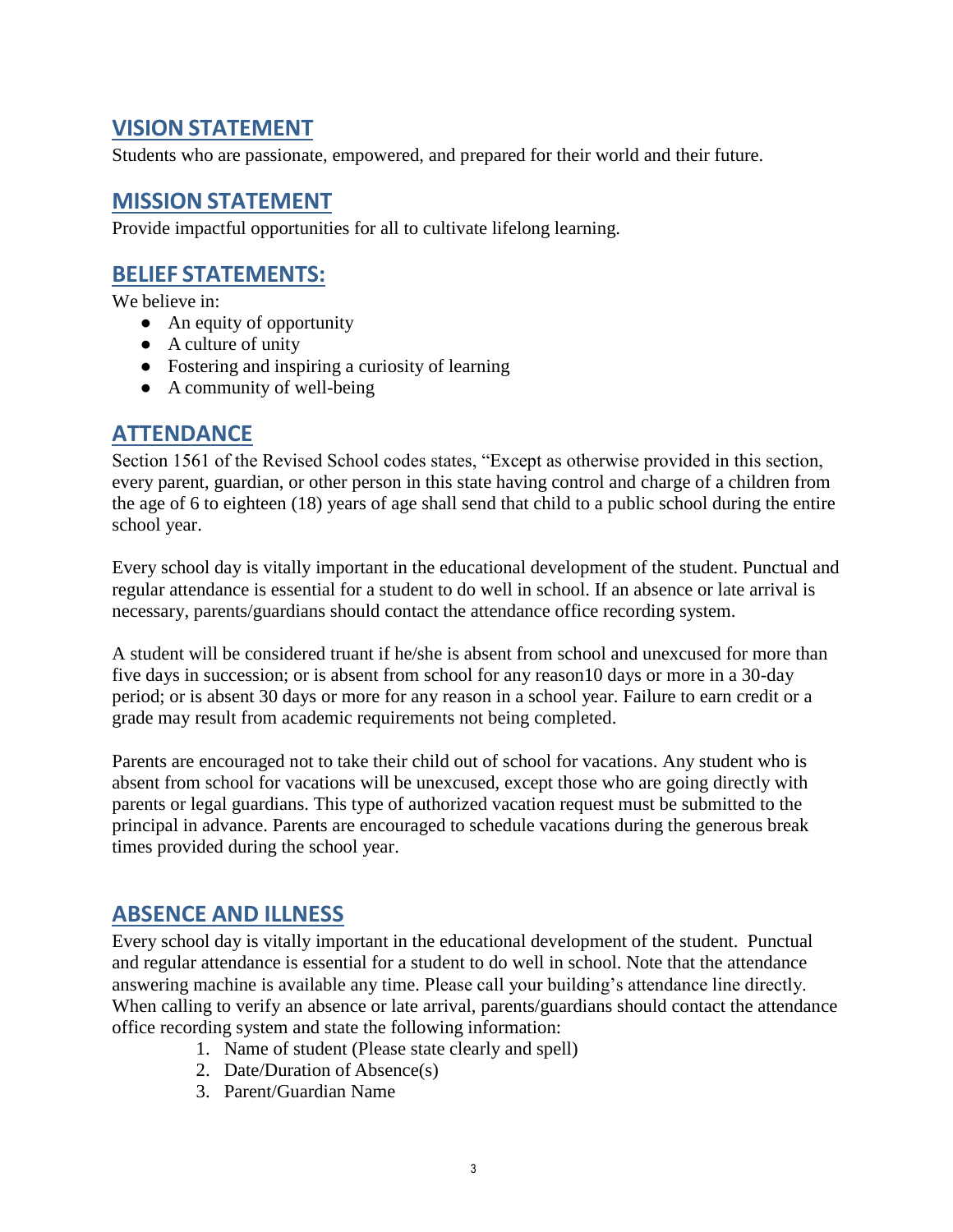4. Reason for Absence

There are three types of absences: documented, verified and unverified.

1. **Documented Absence:** A documented absence will not count against the total number of student absences. To ensure accurate attendance records, it is necessary for all related documentation to be turned in upon the student's return to school. Documented absences will not be accepted after two (2) school days following the absence. The following are considered documented absences:

- a. Hospitalization/medical leave or a doctor's appointment
- b. Religious obligations
- c. Mandatory court appearance
- d. Funeral

2. **Verified Absences:** Parent or legal guardian has called the attendance office or provided a note within 24 hours verifying the student was not at school with parental acknowledgement.

*A verified absence is typically one of the following but not limited to:*

- a. Illness verified by parent
- b. Doctors appointment (without documentation)
- c. Pre-arranged Vacation (See Above for directions)

3. **Unverified Absences**: Any absence in which a parent has NOT called or provided a note within 24 hours of the absence. An automated phone call is made to the parent/guardian after every unverified absence.

The school may require documentation explaining the reason for the student's absence. A student will be provided the same number of days as he or she was absent to submit the make-up work. The student is responsible for obtaining assignments from his or her teachers. A student with verified absences will receive credit for completed work.

## **TARDY POLICY**

A student will receive an absence for a class period if he/she arrives 20 minutes or more late or departs 20 minutes or more early excluding school business.

**Tardies**: A student will be considered tardy if he/she is not present in his/her assigned class when the passing time music concludes. Tardy consequences are subject to each classroom teacher's policies. Students with excessive tardies will be referred to their assigned administrator for discipline.

## **TRUANCY**

According to the Compulsory Education law, "Every parent, guardian, or other person in this state having control and charge of a child from the age of six to the child's sixteenth birthday, shall send that child to the public schools during that entire school year. The child's attendance shall be continuous and consecutive…." The Oakland County Early Truancy Intervention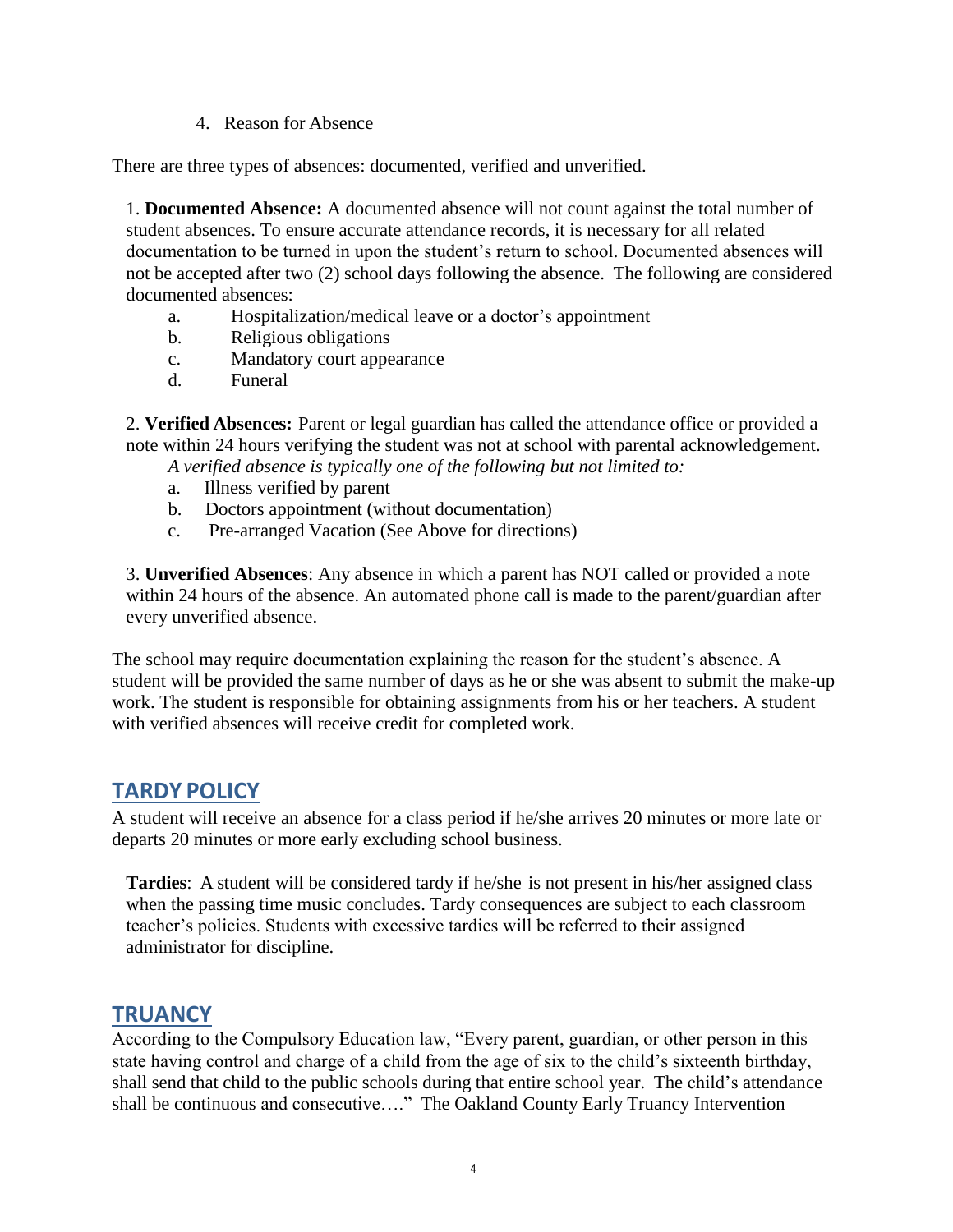Protocol, with the support of both the Probate Court and the Family Court, provides both guidelines and accountability with regard to this. The Novi Community School District will consider a child truant if:

- a. He/She has received five unverified absences in succession.
- b. He/She is has received 10 verified absences from school in a thirty day period.
- c. He/She has 30 unverified/verified absences in a school year.

Truancy (excessive absence without justification) will subject the student to school intervention (parental conferences, referral to Novi Youth Assistance, and possible disciplinary action). Chronic truancy may result in referral to the Oakland Schools Truancy Program and the Juvenile Division of Probate Court.

## **BEHAVIOR EXPECTATIONS**

A major component of the educational program at school is to prepare students to become responsible workers and citizens by learning how to conduct themselves properly and in accordance with established standards. Positive student conduct is essential for effective learning. Attitudes and actions directly impact student's school experience and that of their classmates. It is expected that you will behave in ways that will enhance social relationships in the school and facilitate learning.

Our goal is to help children become responsible students. However, it is common for children to make poor behavior choices. These incidents are a wonderful learning opportunity. We will work with your child to rectify the situation and choose appropriate consequences, if needed. If the situation warrants, parents will be contacted. Below are the basic behavioral expectations:

- 1. Students will be prompt to school;
- 2. Students are expected to follow directions given by staff members;
- 3. Students will refrain from using inappropriate language or obscenities;
- 4. Students will demonstrate respectful and courtesy toward all other individuals;
- 5. Students will preserve and care for all school property and the property of others;
- 6. Students will help maintain a school environment that is safe, friendly and productive;
- 7. Students will act, at all times, in a manner that reflects pride in self, family, and in the school.

**GENERALLY THROUGHOUT THE SCHOOL**, students are expected to behave in the following manner. Students will

- 1. Follow the directions of their supervisor(s)
- 2. Walk at all times while moving about the school building
- 3. Behave in a manner which is respectful of the rights and property of others
- 4. Pay for the replacement or repair of property which is damaged or lost

#### **ASSEMBLY BEHAVIOR** - Students will

1. Follow their line quietly into the gym, cafeteria, or auditorium;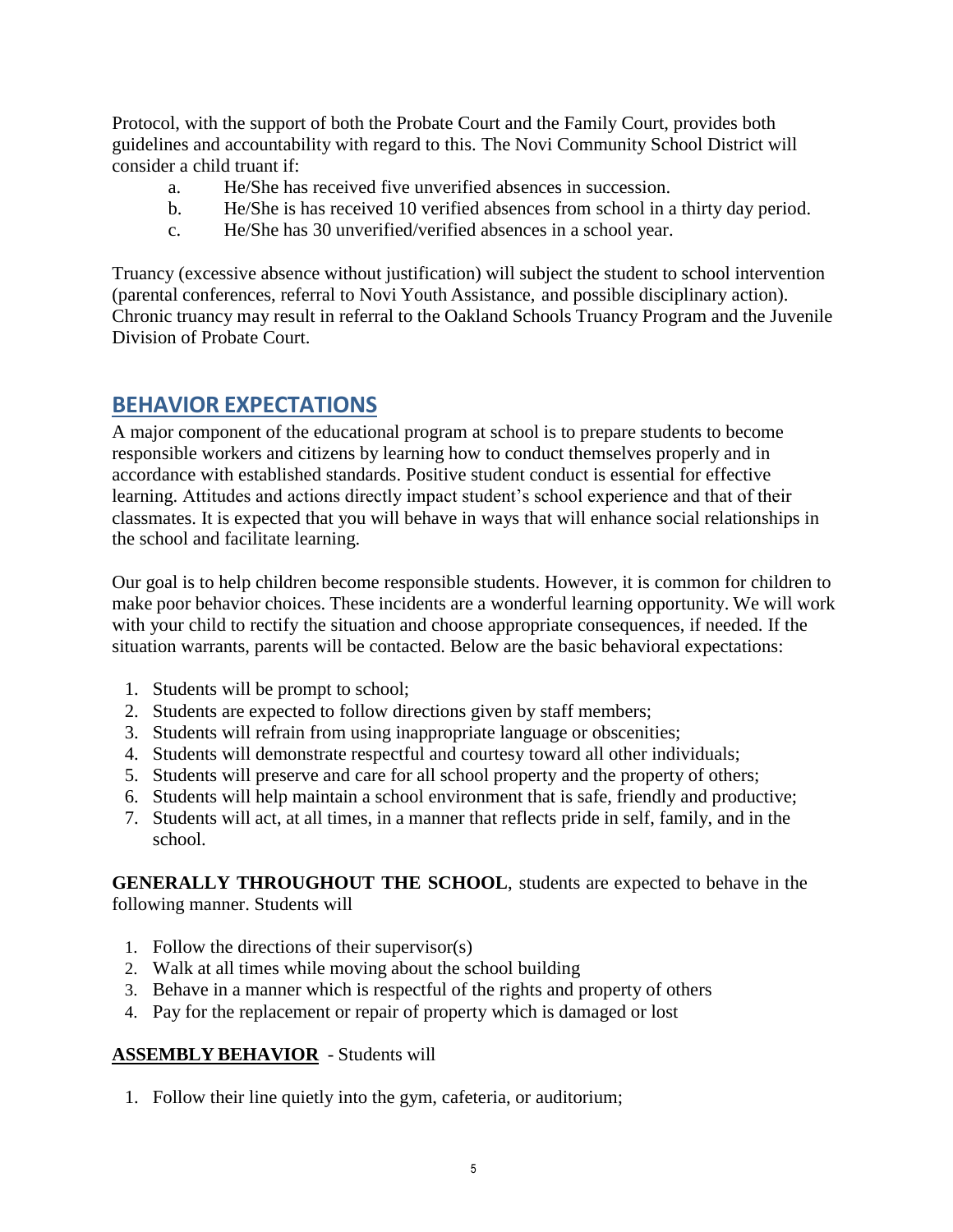- 2. Sit flat and still;
- 3. Exhibit good audience behavior by listening and showing their respect in an acceptable manner.

## **CLASSROOM BEHAVIOR** - Students will:

- Follow school and classroom rules.
- Come to class prepared.
- Respect the rights of other people and property.
- Cooperate.
- Arrive to school and classes on time.
- Use appropriate language and do not display physical affection, aggression, or horseplay.

### **HALLWAY BEHAVIOR** - Students will

- Keep hands and feet to yourself. Do not act in any way that can hurt others, including pushing, shoving, poking, tripping, hitting, kicking, or throwing objects.
- Use quiet voices only.
- Make only positive comments. Avoid name-calling, put-downs, teasing, cursing, or starting rumors.
- Walk, don't run, and try to stay on the right side of the hallway.
- Carry materials in a controlled manner.
- Do not physically display affection.

### **BATHROOM FACILITIES** - Students will

- Flush the toilet and wash and dry hands before leaving the bathroom.
- Put only toilet paper in the toilet; put used towels in the wastebasket.
- Keep walls and floors clean.
- Keep hands and feet off stalls and walls.
- Do not act in any way that can hurt others, including pushing, shoving, poking, tripping, hitting, kicking, or throwing objects.
- Report any inappropriate conduct or any areas in need of cleaning to an adult as soon as possible.

### **LUNCHROOM/CAFETERIA BEHAVIOR** - Students will

- Wait their turn in line (do not cut) and keep hands and feet to themselves.
- Keep hands off other people's lunch, drink, and other possessions.
- Do not act in any way that can hurt others (i.e. pushing, tripping, hitting, or throwing objects.)
- Make only positive comments. Avoid name-calling, put-downs, teasing, cursing, starting rumors, or purposely excluding/isolating others.
- Talk at an appropriate level (no screaming or making loud noises).
- Seat only eight (8) to a table; no saving seats; do not move others' possessions.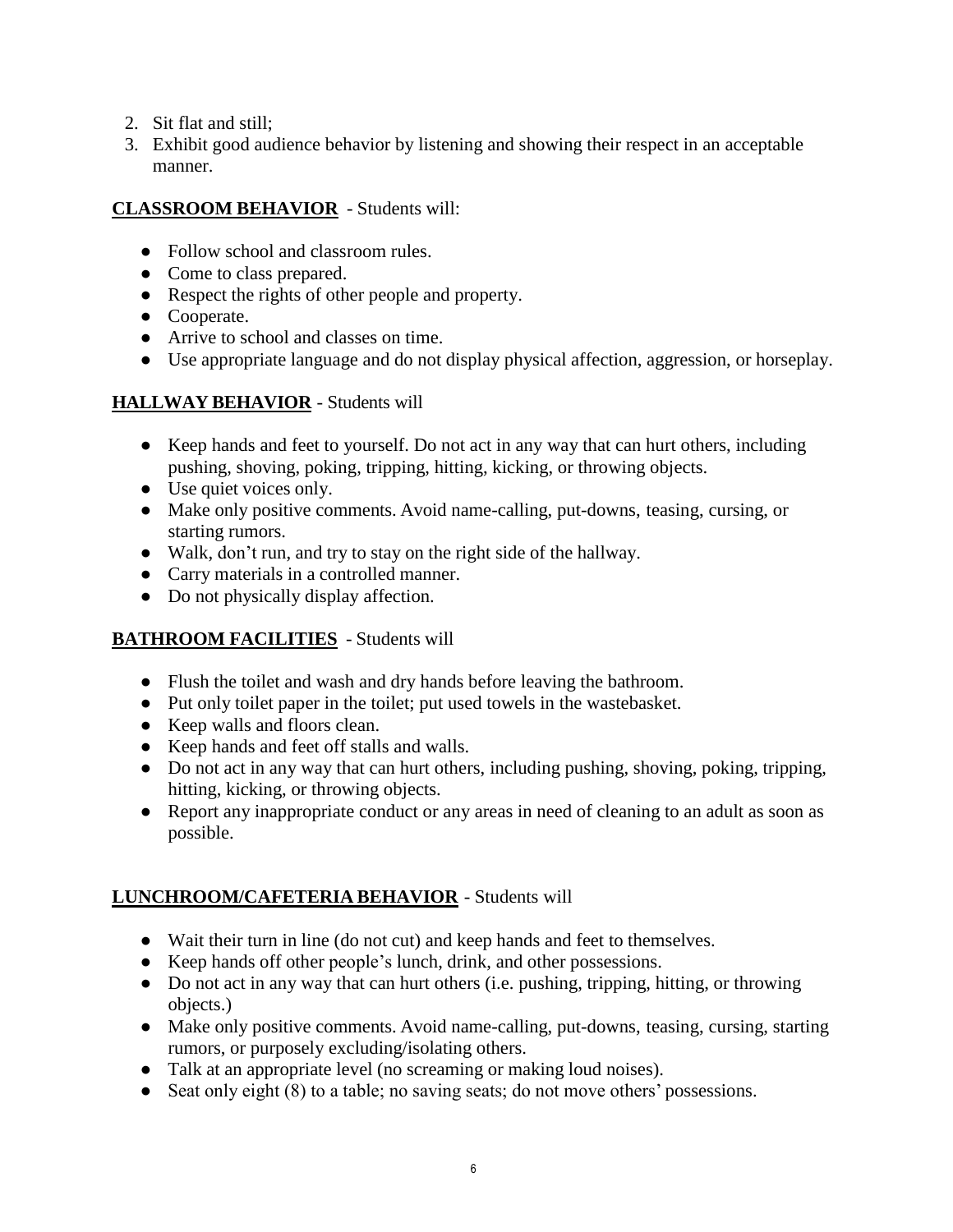- Do not sit or put feet on the tables.
- Remain seated while eating and/or drinking.
- Remain at your table during the lunch period.
- Finish all food/drinks and clean up your spot before dismissal
- Parties, pot luck lunches, or providing food for a whole table are not permitted.
- Only parents may deliver food and only to their own children. Outside delivery services will be turned away.
- No food or drink should be taken from the cafeteria
- Food should not be shared

#### **RECESS BEHAVIOR INSIDE SCHOOL** - Students will:

- 1. Engage in activities appropriate to the classroom setting; for example, activities which do not include: running, throwing, yelling, or physical contact;
- 2. Always follow the directions of the supervisor(s) on duty.

#### **RECESS BEHAVIOR ON PLAYGROUND** - Students will:

- 1. Follow the directions of the adult on duty;
- 2. Observe rules of fair play in dealing with others;
- 3. Remain within the set boundaries of the playground;
- 4. Ask permission of the adult on duty before entering the school to use the bathroom or get a drink;
- 5. Not fight. This conduct is forbidden and will be referred to the principal for further action;
- 6. Use equipment properly;
- 7. Line up quietly. As soon as the bell rings or whistle is blown, students will proceed to their classroom in an orderly fashion;
- 8. Dress appropriately for weather and ground conditions as determined by the supervisors;
- 9. Refrain from all games and activities which include rough physical contact.

### **AUDITORIUM/GYM/CAFETERIAASSEMBLY ETIQUETTE**

Programs may include performances by students as well as outside groups or individuals. Students are to sit in their assigned areas, remain attentive, and refrain from disrupting others. Students who are disruptive or cause disturbances during assemblies will be removed from the assembly and further disciplinary action will be reviewed. At the conclusion of any assembly, students are to remain seated until dismissed.

# **BEHAVIOR INTERVENTIONS**

As a district, we encourage prevention and education to support all learners. Understanding that our students sometimes make mistakes, we aim to teach, help students to learn from mistakes, restore relationships, and repair the harm done to other students and the school community as much as possible.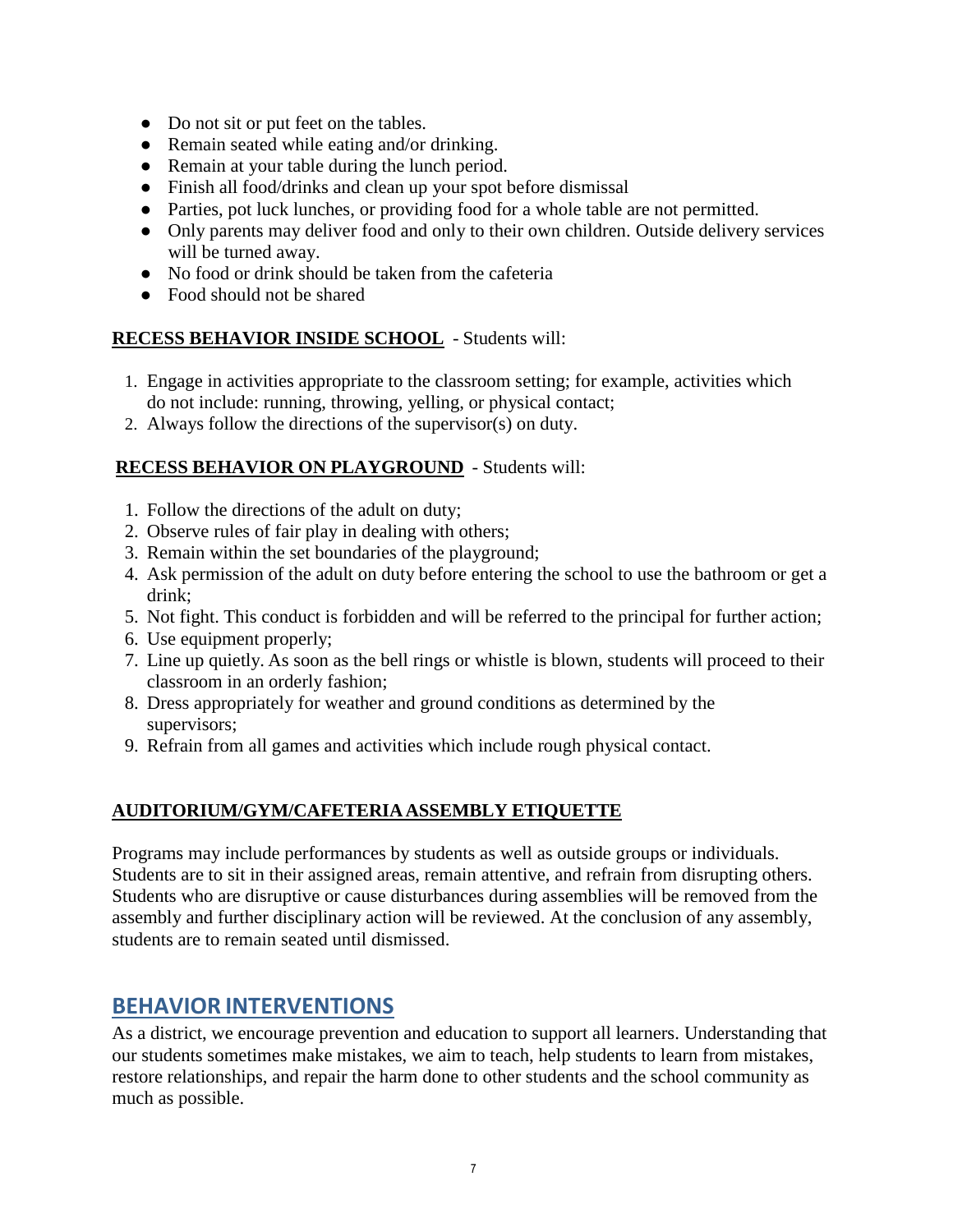The following consequences for infractions are stated in minimums and maximums. The severity of the offense, prior student record, and administrator's discretion will determine the consequence imposed. In general, this code will be followed in a progressive manner. A second offense will usually receive a greater consequence than a first offense; at any time, an infraction may warrant imposing the maximum consequence. Students may face maximum consequence for an accumulation of different offenses. Parents will be contacted when students are suspended.

Administration reserves the right to take appropriate disciplinary action for any infraction of school rules that takes place at school, on school grounds, at school-sponsored events or activities, on the way to and from school, on the bus, or at a bus stop. Administration may take appropriate disciplinary action when the incident happens off school property if the incident significantly disrupts the school environment.

Administration reserves the right to take appropriate disciplinary action for any other infraction or violation that is not included herein. Administration reserves the right to handle each infraction on a case-by-case basis. Potential disciplinary measures include, without limitation, notifying parents/guardians, disciplinary conferences, withholding of privileges, temporary removal from the classroom, return of property or restitution for lost, stolen or damaged property, in-school suspension, after-school study/detention, lunch detention, suspension from school and all school activities for up to 10 days, seizure of contraband, and expulsion from school. Administrators consider all of the following before suspending a student: age, disciplinary history, if a student has a disability, seriousness of the behavior, if the behavior threatened anyone's safety, whether restorative practices will be used to address the behavior, and whether a lesser intervention would properly address the behavior.

# **BULLYING PREVENTION PROGRAM**

Our District is committed to the prevention of bullying on our campus. We expect every student and adult involved in our district to respect the following bullying prevention rules:

- We will not bully others.
- We will try to help students who are bullied.
- We will try to include students who are left out.
- If we know that somebody is being bullied, we will tell an adult at school and an adult at home.

The District follows an Anti-Bullying policy which can be found on the Novi Community School District website.

# **RESTORATIVE PRACTICE**

Buildings will consider restorative practices in addition to or as an alternative to suspension or expulsion of a student dealing with student behavior infractions. While there are disciplinary consequences in place, we also incorporate restorative approaches that help give students a voice and repair harm done.

Restorative Practice is a framework that may include victim/offender conferences that: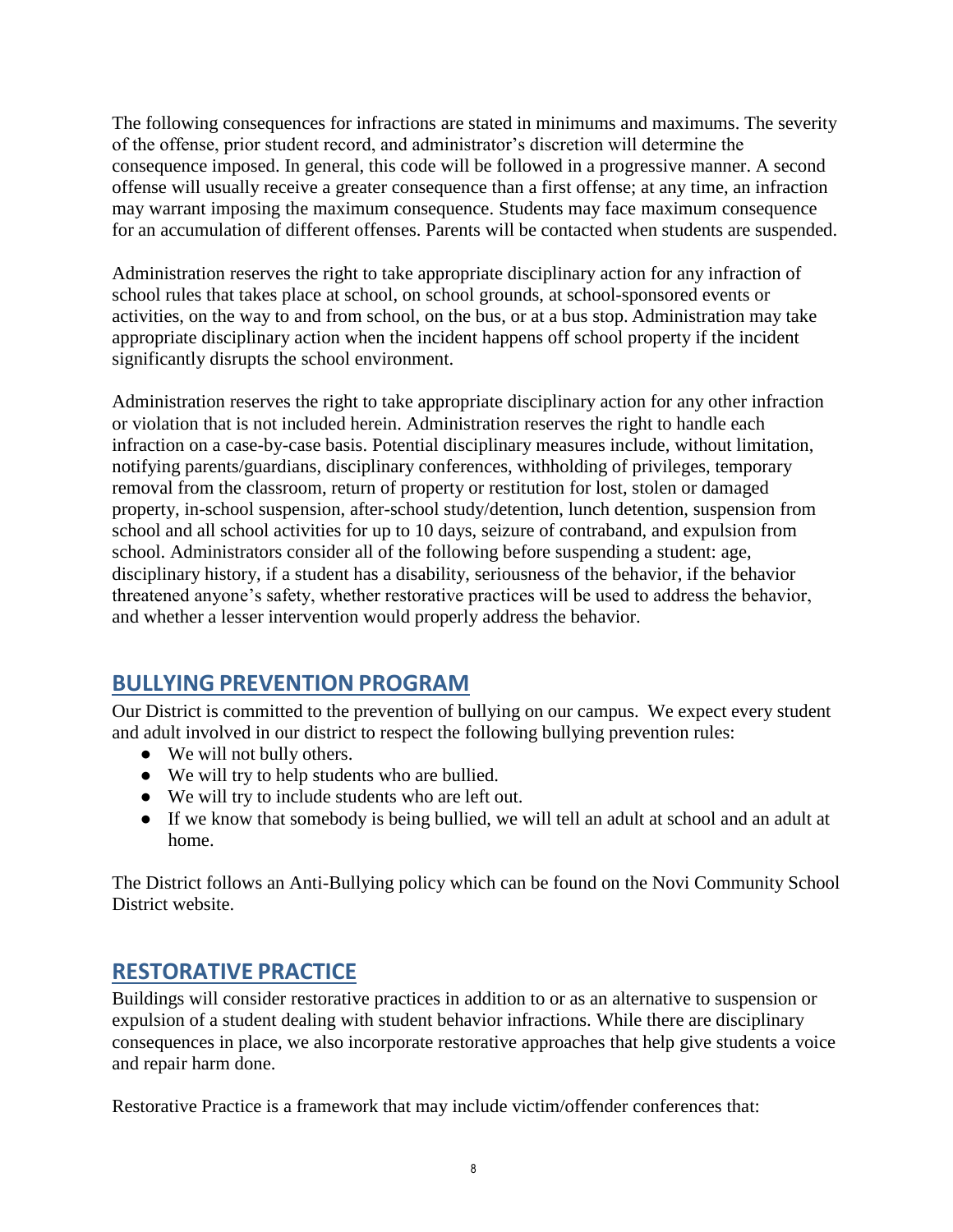- are initiated by the victim;
- are approved by the victim's parent or legal guardian or, if the victim is at least 15 years of age, by the victim;
- are attended voluntarily by the victim, a victim advocate, the offender, members of the school community, and supporters of the victim and the offender;
- would provide an opportunity for the offender to accept responsibility for the harm caused to those affected, and to participate in setting consequences to repair the harm, such as requiring the student to apologize, participate in community service, restoration of emotional or material losses, or counseling, paying restitution, or any combination of these.

# **BUS SAFETY**

Riding a district-provided bus is a privilege. With that privilege comes behavioral expectations that must be followed at all times in order to provide a safe environment for all riders. Bus rules are clearly posted on all buses, and students who do not follow those rules will be issued a bus safety violation ticket. The seriousness of the offense and the number of tickets a student has received will determine the consequence of the ticket. Students committing serious safety infractions or having multiple tickets will be suspended from bus transportation for one day up to the remainder of the school year. If a student's behavior is causing an unsafe environment on the ride home from school, he/she may be brought back to school for parent pickup. In order for a student to ride the bus after receiving a ticket, the ticket must be signed by both the student and a parent. Bus violations include, but are not limited to, the following: excessive noise, failure to obey safety rules, fighting, inappropriate language, insubordination, moving from seat to seat, pushing/shoving/tripping, standing or kneeling on seat, throwing objects, and vandalism.

- For safety reasons, students must remain on the curb while busses are in motion. Students should NOT move onto the pavement until directed by the supervising adults. Students will line up as directed in order to ensure safety during boarding.
- Once a bus door is closed, students will not be permitted to board. STUDENTS ARE NOT TO APPROACH A BUS THAT IS ALREADY IN MOTION. We understand this may be frustrating, but it is our safety policy.

As the school year begins, please share the following with your child:

#### **When waiting for the school bus***:*

- Stay a safe distance from the roadway.
- Wait in a straight line.
- No pushing or horseplay.
- Walk to the bus when the door is open.
- Use the handrail when boarding.

#### **Crossing in front of the bus***:*

- •Before crossing, walk 15 feet in front of the school bus. The driver must be able to see you from head to toe.
- Stop at the edge of the bus.
- Look right and left.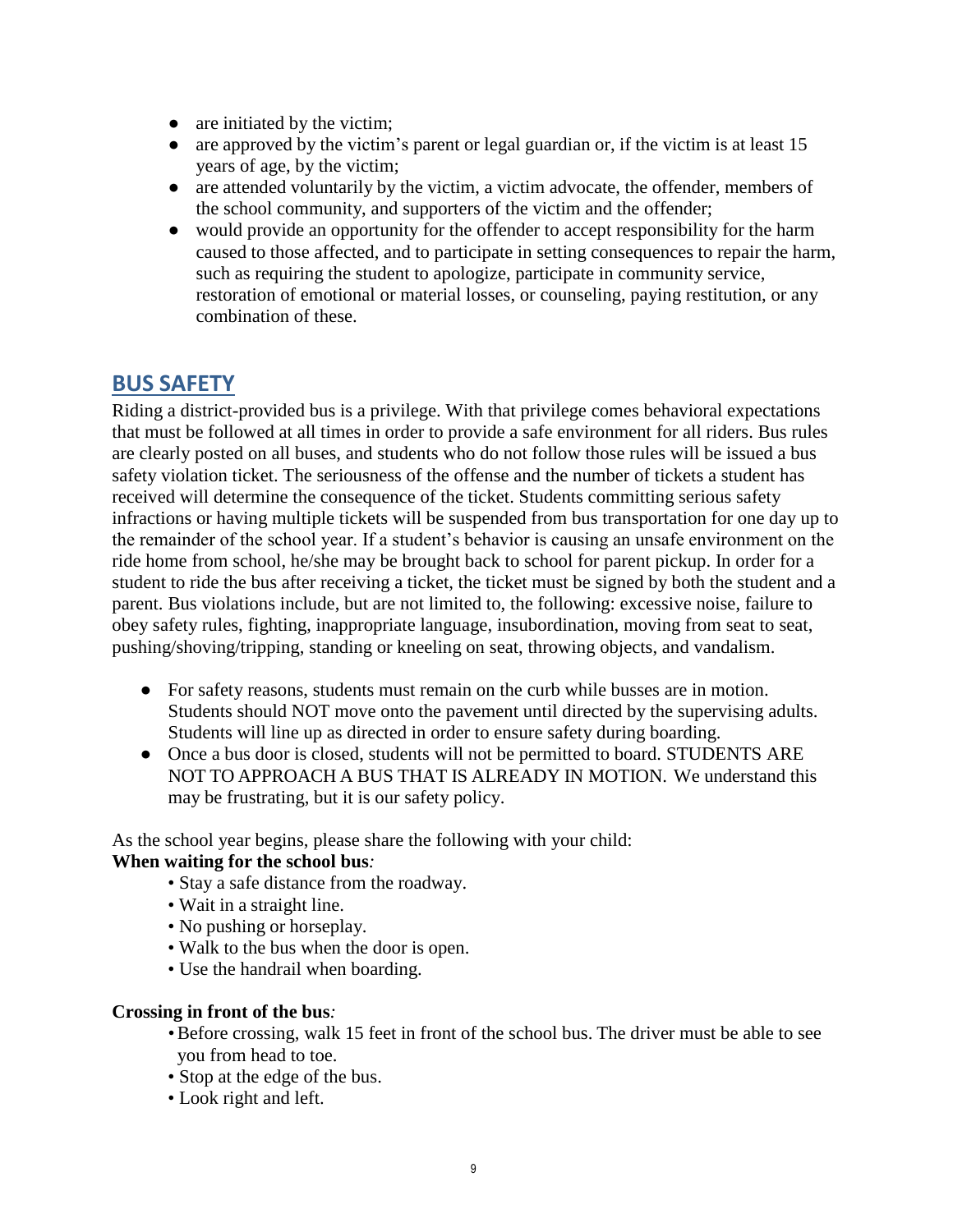- Look at the driver for a signal to cross.
- Keep watching for traffic as you walk.

Please put all articles in a backpack before entering or leaving a bus. This allows hands to be free to use the handrail.

#### **What Students Need to Know**

Students are responsible for getting on the correct bus at the end of the day. Students should learn the bus driver's name and their bus number. Teach your child, especially younger students, to recognize their home stop. It is recommended that younger students sit in the front of the bus.

#### **Bus Riding Tips**

- The bus number/letter is located on the door side of the bus. A substitute bus will have black and white magnetic numbers above the passenger door.
- On full size buses, state law permits three students per seat. We try to eliminate this with older students, and have two to a seat.
- Children should be dressed properly for inclement weather in case of bus delays.

#### **Students Ride Assigned Buses**

Students must ride their assigned bus. Bus passes are not given out for any reason. Students will not be permitted to ride another student's bus, and students will not be allowed to get off at another student's stop.

#### **Video Cameras**

All buses have videotaping capabilities.

#### **Bus Behavior Rules**

*The following rules are posted on each bus. All students are expected to follow them at all times when on the bus.*

- Bus driver is in charge at all times.
- Bus driver may assign seats and "bus violation" tickets at any time.
- Be seated immediately and remain seated at all times
- No smoking, eating, drinking, or chewing gum
- No throwing of objects at any time
- No teasing or fighting at any time
- No Profane language or indecent conduct
- No windows or doors are to be opened without permission of the driver
- Phones are to be kept in a pocket or backpack at all times
- No photos or videos are allowed to be taken on the bus
- Keep hand and heads inside the bus at all times
- Keep aisle way clear, bus clean, and do not be destructive
- Must be quiet at all railroad crossings
- Use quiet voices and follow classroom conduct
- NO SKATE BOARDS, SCOOTERS, LACROSSE STICKS, BASEBALL BATS, OR ANYTHING THAT WILL NOT FIT ON THE STUDENT'S LAP.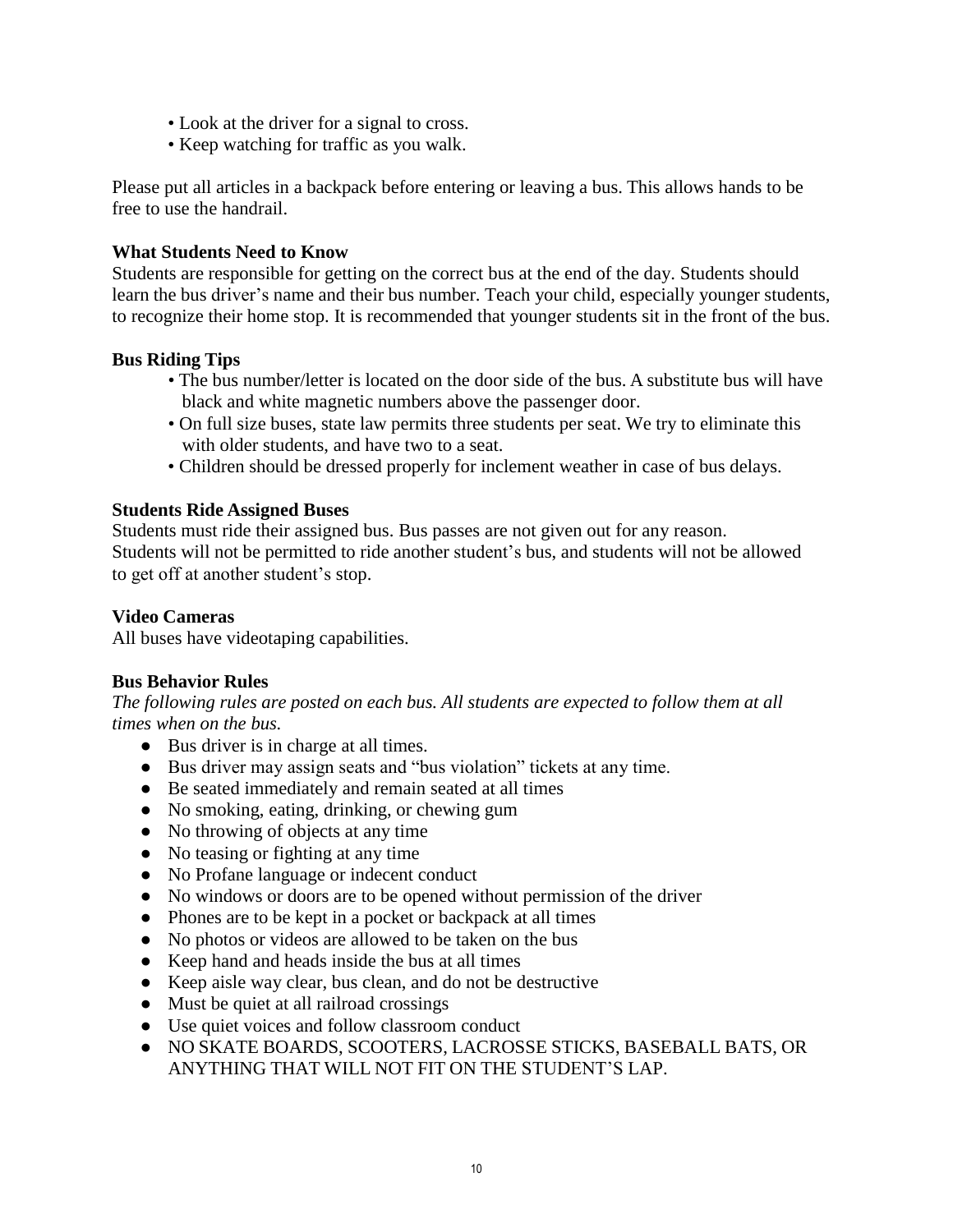# **C.A.R.E. PROGRAM (LATCHKEY)**

(Children's Activities in a Responsible Environment)

The C.A.R.E. program provides childcare before and after school for children enrolled in our five elementary buildings, which includes Deerfield, Novi Woods, Orchard Hills, Parkview, and Village Oaks. Our Pre-Teen Club (P.T. Club) provides activities before and after school for students who attend Novi Meadows and Novi Middle School. P.T. Club is located in the 5<sup>th</sup> grade gym.

K-C.A.R.E. is for half day Kindergartners and students enrolled in our Preschool program. Students are transported by bus to their K-C.A.R.E. location. For locations of your neighborhood school contact the Child Care Services office at (248) 675-3431.

Registration for C.A.R.E. is ongoing during the school year. This fee is nonrefundable. (A separate check is needed for this fee, payable to Novi Community Schools)

For more registration information, please visit our website under Community Education.

C.A.R.E. is open during winter and spring breaks. Sign up is done one month before the breaks with your C.A.R.E. leader at your child's home school.

#### **DRESS AND GROOMING CODE**

While fashion changes, the reason for being in school does not. Students are in school to learn. Any fashion (dress, accessory, or hairstyle) that disrupts the educational process or presents a safety risk will not be permitted. Personal expression is permitted within these general guidelines.

If a student has selected a manner of appearance that is beyond mere freedom of expression and disrupts the educational process or presents risk to themselves or others, they may be removed from the educational setting.

Clothing will be worn in a manner that will convey self-respect and will not disrupt the education process.

#### **Dress Code Guidelines**

Keeping in mind that our district is a place of professional learning, students should strive to dress in a professional manner.

Students are expected to follow the dress regulations below:

- Apparel with explicit or implied reference to tobacco, alcohol, drugs, profanity, obscenities, sex, or violence in any form will not be considered acceptable for school.
- Outdoor apparel, coats/jackets and backpacks must be stored in the student's locker until the end of fifth hour.
- The staff may ask students to remove headwear during assessments (except for religiously mandated attire). Hooded clothing is permissible, but hoods cannot be worn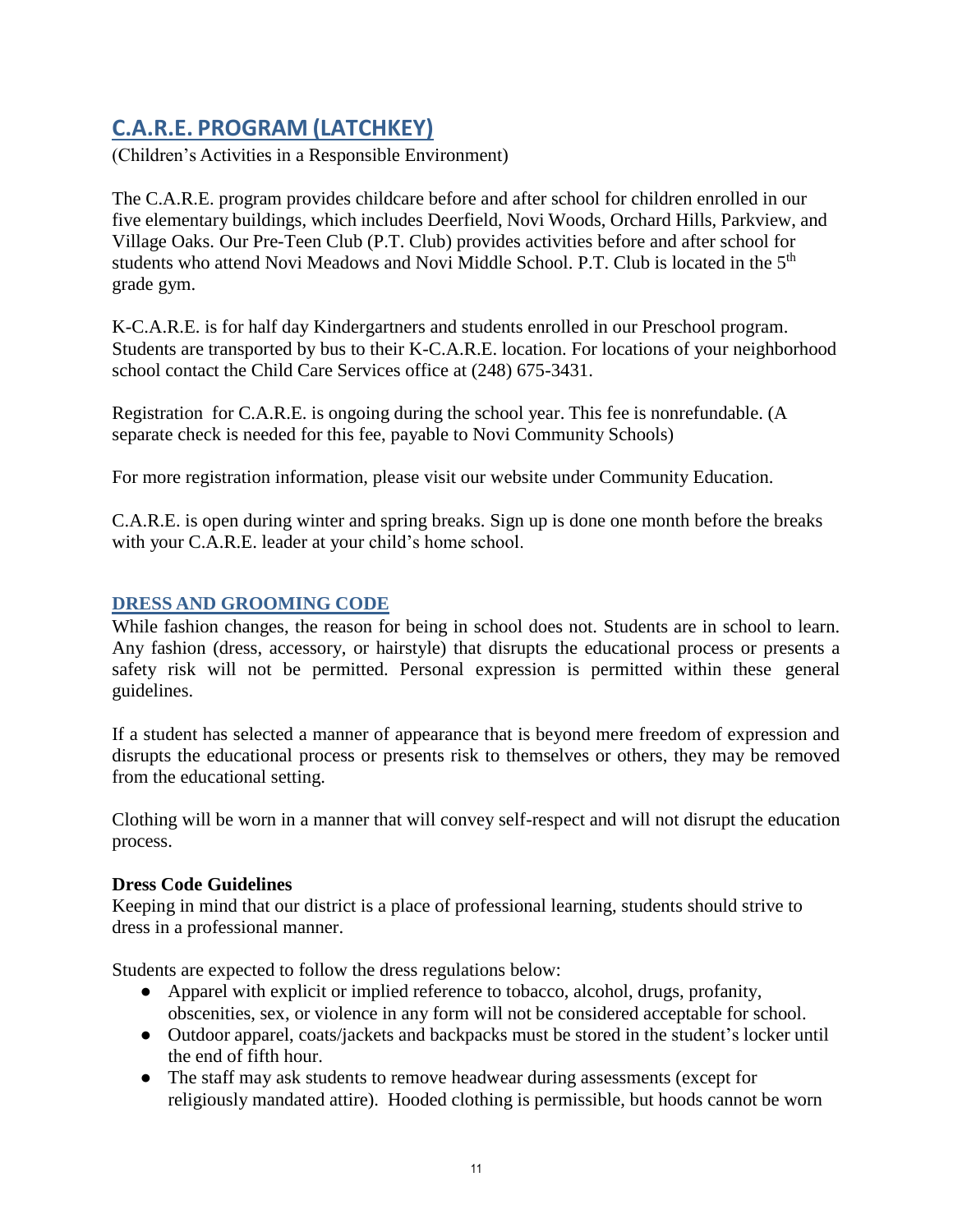on the head.

- Gym clothes used during physical education classes are not to be worn in the classroom.
- No underwear should be visible at any time.
- Shirts/tops should cover the torso from the shoulders to the hips. Clothing should not be transparent.
- Skirts/dresses and shorts must cover from the waistline to roughly at least to finger length.
- Footwear must be worn at all times.
- Jewelry that poses a safety hazard such as: spike bracelets or necklaces or heavy chains are not permitted. No jewelry is permitted in physical education classes.

Students in violation of the dress code will be given the following options in order to return to class:

- Check their locker/gym locker for a change of clothes.
- Check out a Novi shirt or sweatpants to wear for the remainder of the day. Borrowed clothing items should be laundered and returned to the attendance office within three (3) days of issuance, otherwise a \$20 fee will be assessed to the student's account.
- Call home for a change of clothes.

Students will remain in the main office with their homework provided until they are able to change or until the end of the school day. It is a good idea to always have a school appropriate change of clothes stored in the student locker.

**DISMISSAL CHANGE**If a parent/guardian needs to request a change in the dismissal procedure for their child, the request needs to be made no less than 45 minutes prior to the end of the school day. This is necessary for the message to be forwarded to the teacher.

# **DROP-OFF/PICK-UP PROTOCOL**

Each building has its' own designated area for parents/guardians to drop off and pick up their student(s). This information is shared in the principal's back to school newsletter. Please ask your building's secretary or teacher for a copy of your building's drop off and pick up protocol and become familiar with it. Thank you for your assistance in ensuring the safety of our students, staff and parents!

# **EARLY DISMISSAL**

In situations where it is necessary for students to leave school during the school day, they will be excused only to those persons listed on their current emergency card. Teachers are not allowed to release a child from the classroom. Parents must sign their child out at the school office should they need to leave school prior to dismissal. No student will be released to a person other than a custodial parent(s) without written permission signed by the custodial parent(s) or guardian.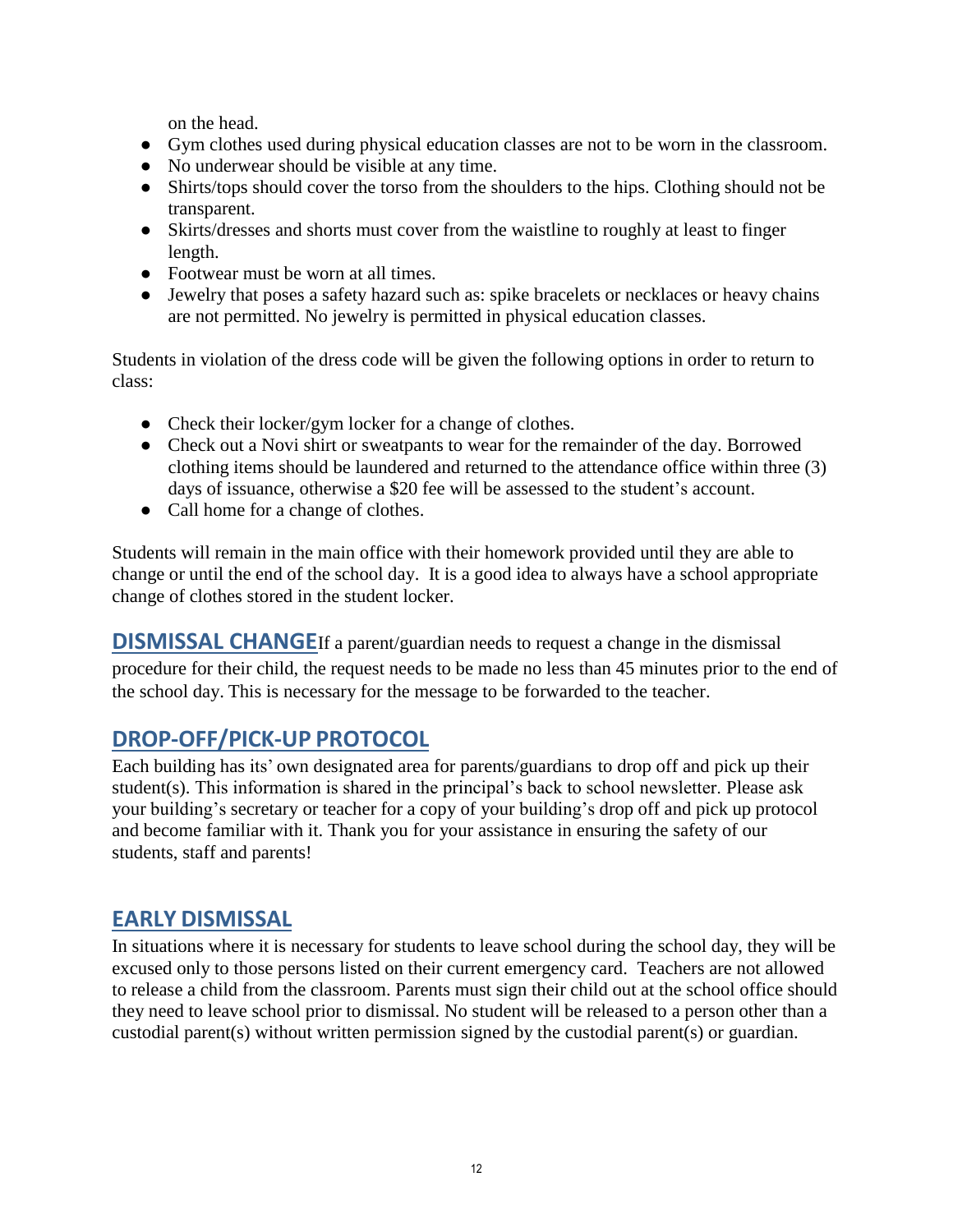# **ELECTRONICS POLICY**

Using a cellular telephone, smartphone, video recording device, personal digital assistant, handheld gaming device, music speaker, or similar electronic device in any manner that disrupts the educational environment or violates the rights of others, including using the device to take photographs in the bathroom or locker room (or of any person anywhere on school grounds who does not give permission), cheat, or otherwise violate student conduct rules is prohibited and subject to discipline. Prohibited conduct specifically includes, without limitation, creating and sending, sharing, viewing, receiving or possessing an indecent visual depiction of oneself or another person through the use of a computer, electronic communication device or telephone (commonly known as "sexting").

All cellular phones, smartphones and other electronic devices must be kept out-of-sight and silent during the regular school day unless:

- (a) the supervising teacher grants permission;
- (b) the use of the device is provided in a student's IEP or 504 plan;
- (c) it is needed in an emergency that threatens a person's safety.

Students violating this policy are subject to the following consequences, without limitation: 1 st Offense: electronic item will be turned in to the main office for **student pick up** at the end of the school day

2 nd Offense: item will be turned in to the main office for **parent pick up**

3rd Offense and subsequent offenses: item will be turned over to administration for a parent meeting and potential further discipline.

\*\*Please note: *Taking and/or sharing photos without permission, as well as cruel, teasing, or bullying social media messages created at school can result in serious consequences. These behaviors often fall under the category of aggressive, teasing, or even bullying behavior and will receive consequences as outlined in the behavior above.*

### **EMERGENCY NUMBERS**

When your child enters Novi Community Schools, you are requested to complete a registration form. Information to be included is: current home and work phone numbers, names and phone numbers of people to whom your child may be released in an emergency, and the name of your family doctor. **It is very important that this information be kept up-to-date.** Emergency forms will be sent home at the start of each school year for updating. Please remember to contact the school when your numbers change during the school year.

## **HEALTH/STUDENT ILLNESS**

Schools bring children into close physical contact, thus giving communicable diseases an opportunity to spread quickly. Your child's health is important to us. We attempt to maintain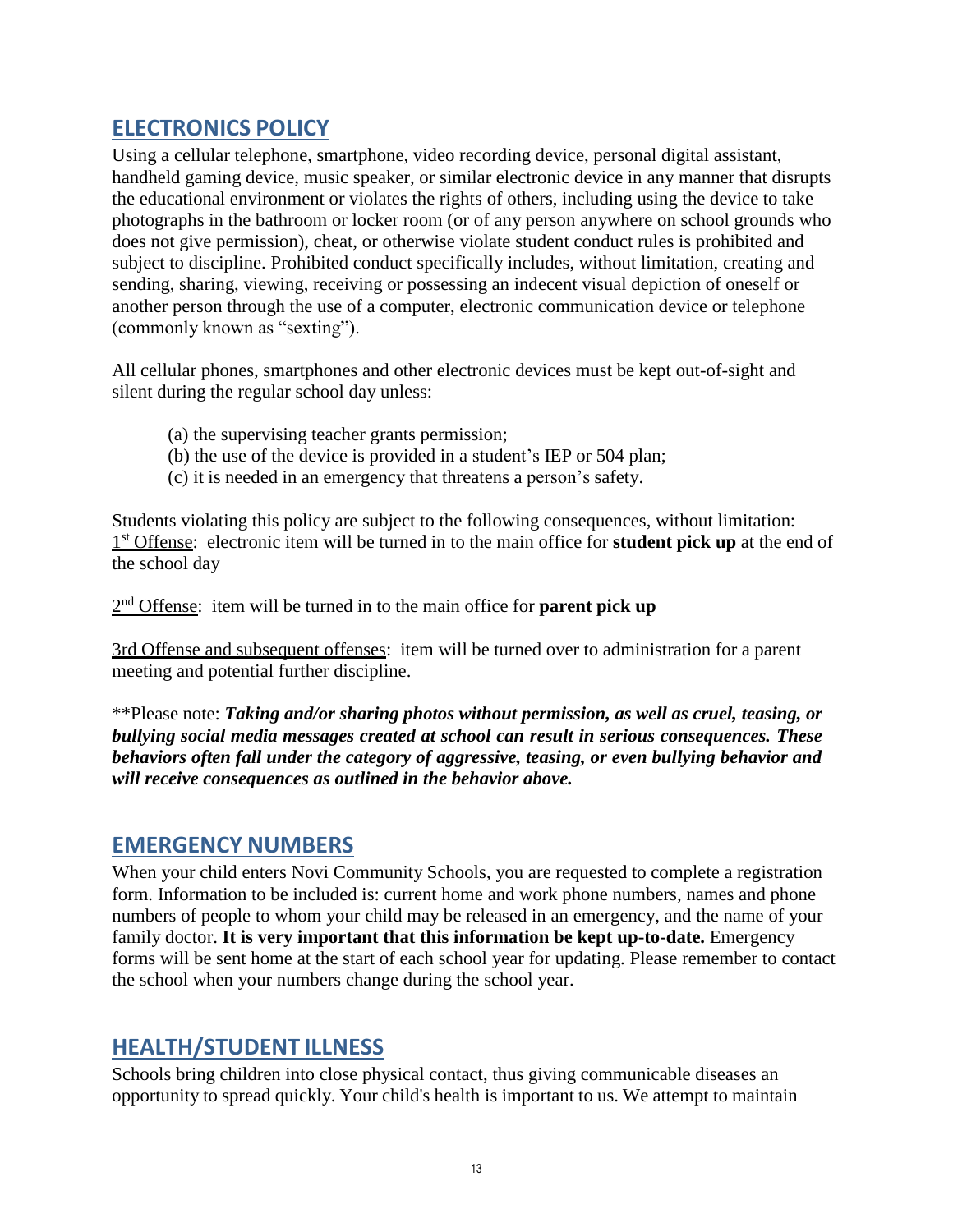good health conditions while your child is in school.

Please keep your child home if he or she has any of the following symptoms:

- FEVER
- PAIN AND STIFFNESS OF NECK, AND HEADACHE
- SORE THROAT
- SWELLING AND TENDERNESS OF GLANDS, ESPECIALLY NECK GLANDS
- COUGH, IF PERSISTENT OR PRODUCTIVE
- NAUSEA AND VOMITING
- DIARRHEAAND/OR PERSISTENT ABDOMINAL PAIN
- JAUNDICE (YELLOWING OF EYES OR SKIN)
- RASH
- ANY SKIN ERUPTION (PARTICULARLY IF RED, SWOLLEN, AND DRAINING)
- RED OR RUNNY EYES, SNEEZING, OR NASAL DRAINAGE
- LICE

If symptoms occur while in school, parents will be contacted and asked to arrange for the child to be taken home. *Parents are expected to have their child picked up immediately. A child may not return to school until fever/vomit/symptom free for 24 hours.*

Following the above guidelines, provided by the Oakland County Health Division, will help prevent a child from developing possible complications and will keep the school environment a healthy one.

The Oakland County Health nurse makes periodic visits to each elementary building to collaborate with school staff. We do not have a school nurse on duty daily.

Daily outdoor recesses are a valuable factor in promoting healthy classroom conditions. Children are expected to participate in recess activities; therefore, they should wear adequate, warm clothing. Classes are usually on the playground no more than twenty minutes and are supervised by classroom teachers or noon aides. If the weather is too severe, the children will remain indoors.

Generally, if children are well enough to be in school, they are well enough to go outside. Due to that fact that we do not have adequate supervision for students not participating in recess, a **doctor's note is necessary** if a child is expected to stay in due to medical reasons.

#### **IMMUNIZATIONS**

Students must be current with all immunizations required by law or have an authorized waiver from State immunization requirements. If a student does not have the necessary shots or waivers, the principal may remove the student or require compliance with a set deadline. This is for the safety of all students and in accordance with State law. Any questions about immunizations or waivers should be directed to the Oakland County Health Department.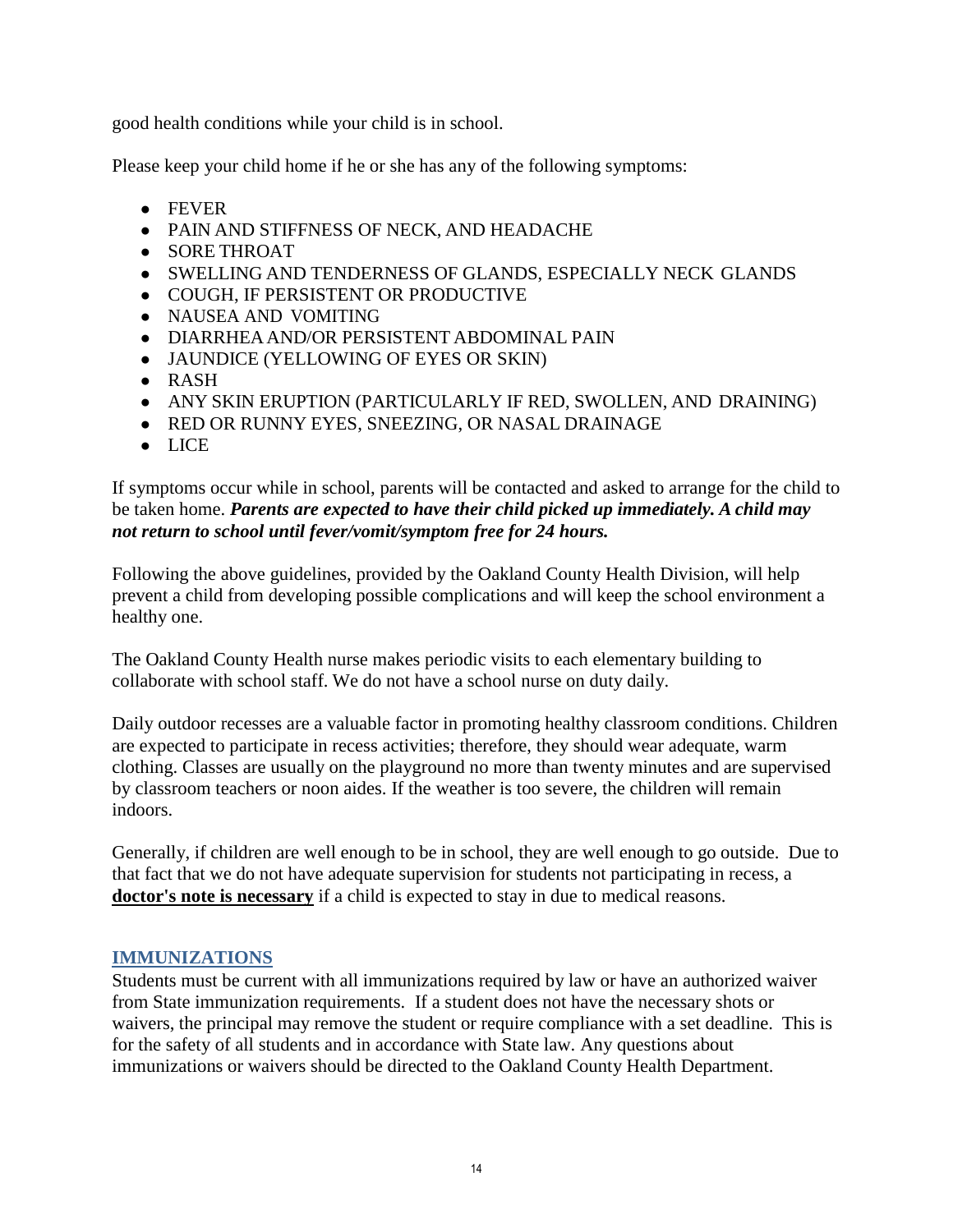#### **HOMEWORK**

The assignment of homework can be expected. Students are given ample time to complete daily assignments during school hours. Work that is not completed will be sent home for completion. Student grades will reflect the completion of all work, including outside assignments. It is expected that these assignments will be completed and returned to the teacher on the following day.

Due to differences in age levels and grade levels, homework expectations will differ. Any homework assigned will be reasonable in length in order to allow time for family and social development.

Homework will not be provided prior to vacations during scheduled school days. Students are expected to complete missed assignments after returning to school.

#### **LOST AND FOUND**

All coats, hats, gloves, boots, and removable clothing should be labeled with the student's name. Every building may have a different location for their lost and found. Please check with your student(s)' main office for that location. Unclaimed lost and found items are donated to charity in the spring and at the end of the school year.

## **LUNCH PROGRAM**

All students in full-day kindergarten and grades 1-4 have forty minutes for lunch and noon recess. In an attempt to prevent students from eating too fast to get outside, students stay in the lunchroom 20 minutes before being dismissed for a 20 minute recess. Paid noon aides supervise the lunch hours.

We offer a computerized debit lunch system, which allows parents/guardians to prepay for as many meals/snacks as a parent wants. The minimum amount to open an account is \$20.00 per student. Cash will be accepted, but prepayment by check is our preferred method of payment. Current pricing and other lunch information are sent home during the school year.

You can have instant access to your children's account histories on-line and the optional ability to make credit card deposits using a secure Internet connection. You can access the account through the MiStar Portal on our website or by calling the Food Service Department (248)449.1200, ext. 2020. All credit card deposits will be received into your child's account within 15 minutes and you can make deposits for more than one child using only one transaction! A 6% surcharge will be added to all credit card deposits. This fee goes directly to LunchDeposit.com for handling the credit card transactions.

Children whose accounts fall into a negative balance will be given a balance reminder note. If the lunch account continues to have a negative balance the student will be given a Replacement Lunch.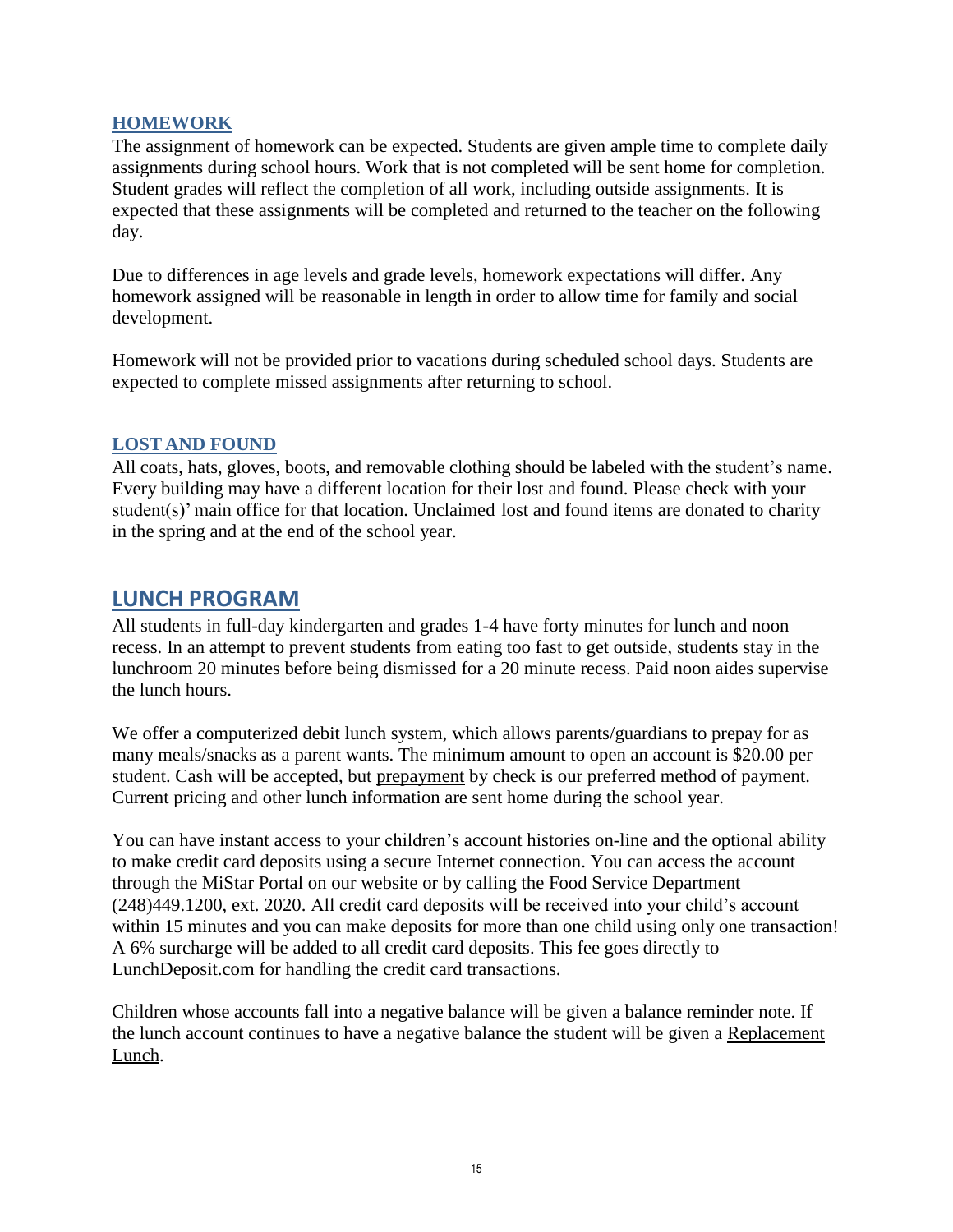#### **FREE AND REDUCED LUNCH**

The Novi Community Schools participates in the national Free and Reduced-Priced Meal Program. Participation is based on the income level of the household. The Board designates the Director of Food Service to determine in accordance with Board standards, the eligibility of students for free and/or reduced-price meals. If you are interested in eligibility information, please contact your child's school office for an application or call (248)449-1200 x2020.

## **NON-DISCRIMINATION/CIVIL RIGHTS**

It is the policy of the Novi Community School District that no person shall, on the basis of gender, race, color, religion, national origin or ancestry, age, disability, height, weight, or marital status or any other status covered by federal, state, or local law be excluded from participation in, be denied the benefits of, or be subjected to, discrimination during any program, activity, service, or in employment.

The District will comply with the requirements of:

- a. Title II of the Americans with Disabilities Act of 1990
- b. Elliot-Larsen Civil Rights Act of 1977
- c. Title IX of the Education Amendments of 1972
- d. Age Discrimination Act of 1975
- e. Section 504 of the Rehabilitation Act of 1973

The District appoints the Assistant Superintendent of Administrative Services as the District's Compliance Officer whose responsibility it will be to ensure that Federal and State regulations are complied with and that any inquiries and complaints are dealt with promptly in accordance with law. S/He shall also ensure that proper notice of nondiscrimination for Title II, Title VI, and Title VII of the Civil Rights Act of 1964, Title IX of the Education Amendment Act of 1972, Age Discrimination Act of 1975 and Section 504 of the Rehabilitation Act of 1973 is provided to students, their parents, staff members and the general public.

Contact information for the Compliance Officer is as follows:

Novi Community Schools Compliance Officer Assistant Superintendent for Human Resources 25345 Taft Road Novi, MI 48374 (248) 449-1200

Anyone wishing to file a grievance for any of the above noted laws should contact the Assistant Superintendent for Administrative Services at the address/phone number noted above.

## **PARENT COMMUNICATION**

The district maintains a website that contains pertinent information about each school with interesting facts and references furnished regarding the Board of Education, administration, school calendar, athletic schedules, and other programs.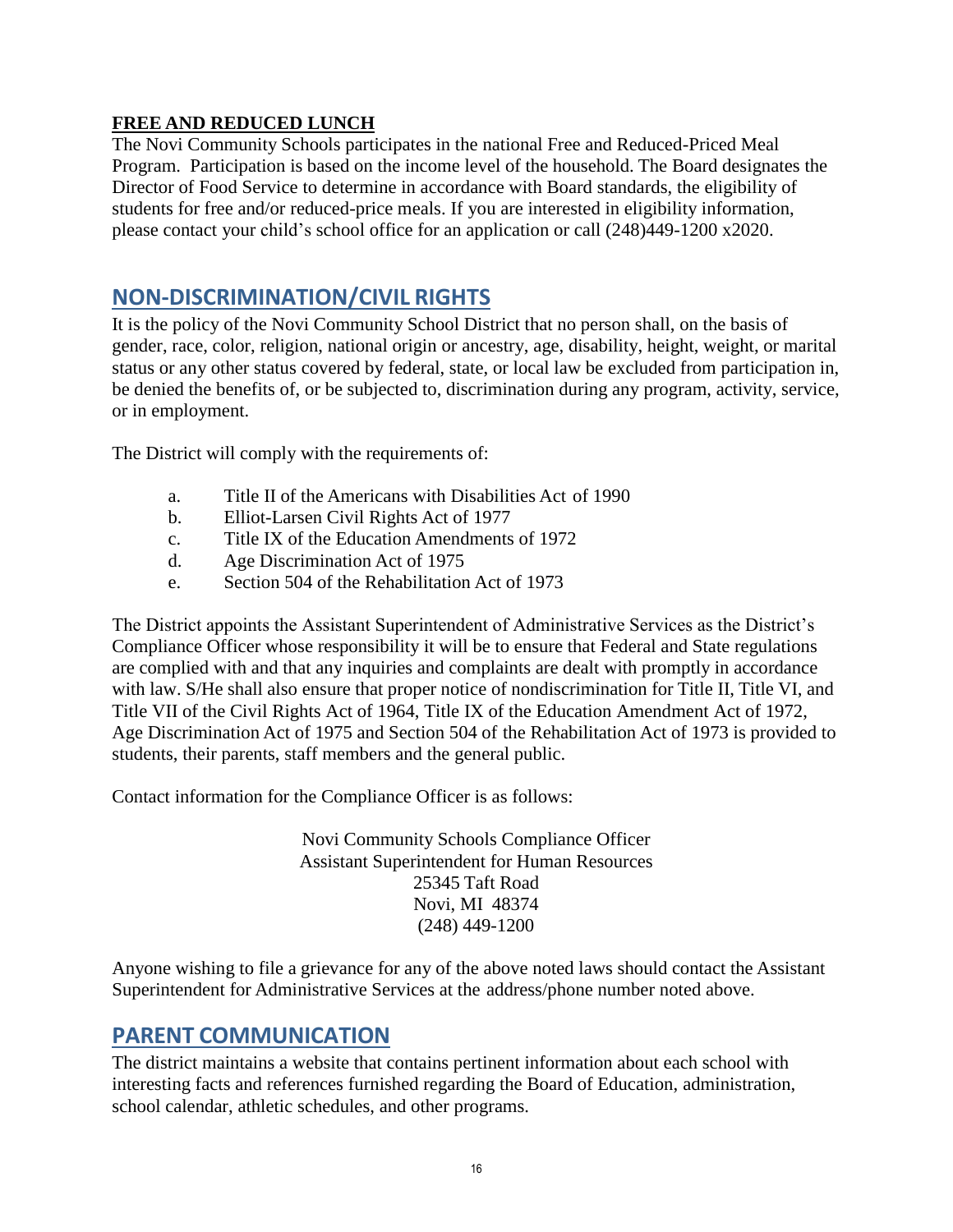Novi Community School District website is: [www.novi.k12.mi.us/](http://www.novi.k12.mi.us/)

The district website has a link to each of the building's websites which has helpful information. Parents will be automatically signed up for School Messenger to receive newsletters as well as emergency information as needed. Parents will receive weekly updates as well as other important announcements from the school and the district. If you would prefer not to receive these updates, please contact the Main Office Secretary at your child's building to unsubscribe.

# **PARENT TEACHER CONFERENCES**

Parent/teacher conferences are held two evenings each fall and one evening each spring. Conferences should be helpful to you in understanding your child's progress in school. The following areas should be addressed by your child's teacher(s) at the conference:

- $\bullet$  The child's work habits
- The child's attitude toward school
- The child's social and health habits
- The child's academic progress

Teachers schedule individual conference appointments several weeks in advance of the designated conference days. Parents are asked to be on time for their appointment as to not inconvenience others.

# **PARENT-TEACHER/BOOSTER ORGANIZATIONS**

The PTO is the K-8 school's parent/teacher organization. All parents/guardians are automatically members of the PTO. There are no membership dues. Parents are encouraged to actively participate in one or more PTO Committees during the school year. All parents are invited to the PTO meetings. Past activities include, but are not limited to, Spirit Wear Sales, Staff Luncheons and Dinners, Red Ribbon Week, Box Tops for Education, Partnerships with Target, Kroger, and Meijer, 8<sup>th</sup> Grade Farewell and celebration, 8<sup>th</sup> grade parting gifts, Honor Roll recognition, Bullying Prevention Program and more. Contact your school office for a list of PTO meeting dates if not posted on the District calendar available on the District web site at [www.novi.k12.mi.us](http://www.novi.k12.mi.us/)

There are also parent booster organizations, grades 7-12. They include Athletic Boosters, Band Booster, and Novi Theater Boosters. Parents are, also, encouraged to actively participate in one or more Booster Committees during the school year. All parents are invited to the Booster meetings. Past activities include, but are not limited to, Band Fare, Taste Fest, the annual Arts and Crafts Show, bottle drives, and so much more.

## **PROGRESS REPORT/REPORT CARDS**

A formal written progress report to parents is made three times each year. The fall and spring reports are scheduled parent/teacher conferences. The winter and summer (June) reports are written only.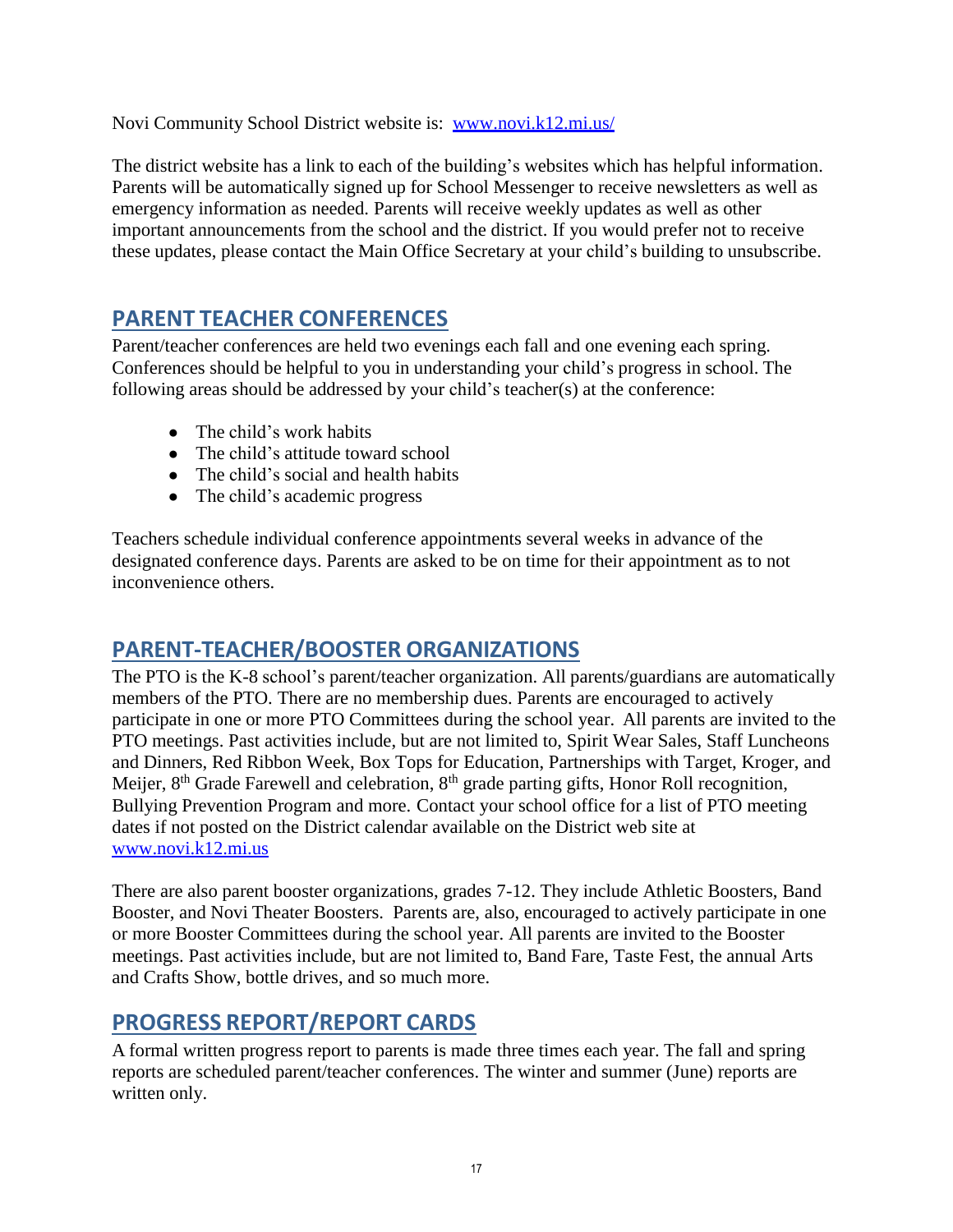# **RECESS**

Students will stay in for lunch and recess under the following conditions:

- Rain
- Actual temperatures below  $0^{\circ}$  F and/or wind chill factor below  $0^{\circ}$  F.
- Extreme conditions on the playground (e.g. mud or ice)

The decision on having outdoor recesses will be based on daily weather conditions. Teachers are permitted to hold other recesses at a shorter span on their own by using sound judgment considering conditions on bad-weather days. In the event that conditions warrant students remain inside for recess, a team procedure among teachers and recess supervisors will be followed.

# **SAFETY PATROL – K-4**

Fourth grade members of our school Safety Patrol will be stationed at various posts on school property 15 minutes prior to the start of the school day and 10 minutes after school is dismissed.

# **SCHOOL PROPERTY**

The appearance of your school grounds and corridors reflects upon the entire school, particularly the students. All waste paper is to be placed in the receptacles provided for that purpose. Marking or marring doors, walls, floors, lockers, desks or any other school property is prohibited. Students caught defacing school property will be subject to disciplinary action and parents will be held liable.

# **SCHOOL SUPPLIES**

Children are held responsible for the condition of all textbooks and library books checked out to them. A charge will be assessed if these books are lost or damaged beyond the usual wear and tear. The schools will furnish basic supplies such as pencils, paper, and crayons.

# **SECURITY & VISITORS/VOLUNTEERS**

The Novi Community School District is committed to providing a safe and secure learning environment for our students. All buildings have electronic door access and public area cameras in and around buildings and on District busses. It is hoped that these measures will assist in providing a safe and secure learning environment.

All visitors, including parents and siblings, are required to enter through the front door of the building. Visitors should identify themselves and show photo ID before gaining access to the building. All visitors must report to the Main Office to sign in and receive a visitor's badge that should be worn in a visible location while in the building. Please return the badges to the Main Office upon departure. Visitors who do not follow this policy will be asked to leave. Anyone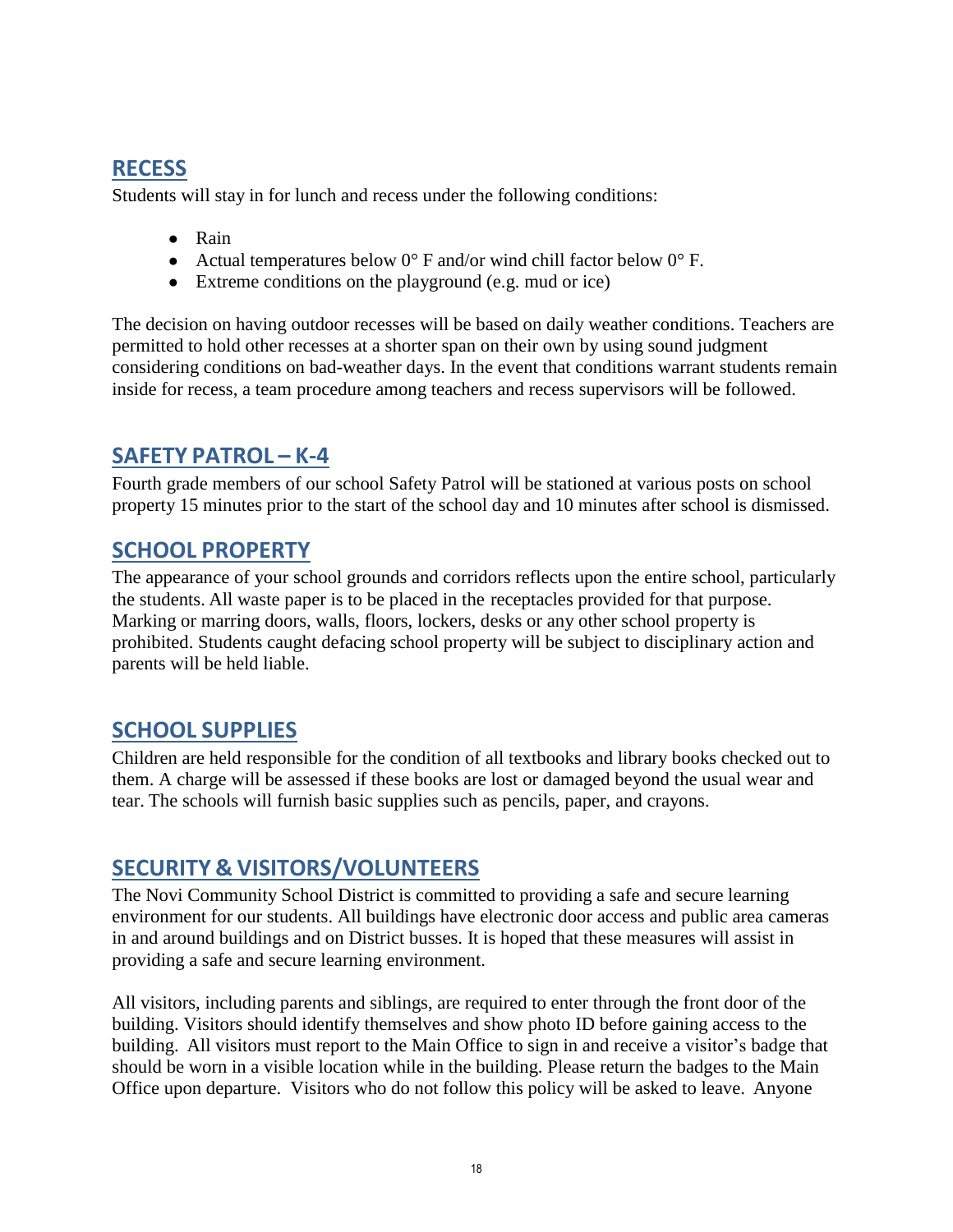acting as a volunteer must follow the same policies and complete a volunteer information form prior to volunteering (available on the district website under human resources).

The cooperation of students, parents, and staff are needed to ensure safety at all times. This means that no student or parent admitted to the building should open a door for anyone trying to access the building.

# **STUDENT CODE OF CONDUCT**

The Board of Education of the Novi Community School District recognizes the following:

- 1. The primary intent of society in establishing public schools is to provide an opportunity for learning.
- 2. Students have a responsibility to be accountable for their actions.
- 3. Students are expected to conduct themselves in a reasonable manner. When this is not the case disciplinary measures are indicated.
- 4. Due process will be followed in all disciplinary cases. Procedures for disciplinary action are discussed in Sections D and E under Debarment, Suspension, and Expulsion.
- 5. Administrators and teachers also have rights and duties. Administrators have the responsibility for maintaining and facilitating the educational program.
- 6. The teacher has the discretionary authority to debar students from a class. The principal or his/her designee is permitted to exercise discretionary authority to suspend students, within the constraints imposed by law and District policy. The Board of Education has such authority to impose student expulsions. The following rules, regulations and due process statement are designed to protect all members of the educational community in the exercise of their rights and duties.
- 7. Teachers, custodians, bus drivers, and administrators can be assured that the Board of Education of the Novi Community School District will pledge its support to disciplinary actions taken, provided that personnel have acted responsibly.
- 8. Nothing in this document regarding student rights shall limit the due process rights of educators or non-certified school employees, nor shall this document limit their use of the recognized or established grievance procedure.

Varieties of influences play upon students and help shape attitudes and determine actions. Among those influences are the home and the attitude it fosters, peer group relationships, the news media, society and the attitudes and feelings prevalent therein, as well as the school and its programs.

It is important to remember that the school's rules apply going to and from school, at school, on school property, at school-sponsored events, and on school transportation. In some cases, a student can be suspended from school transportation for infractions of school bus rules.

### **A. The student is expected to:**

- 1. Put forth every effort to achieve the highest academic level possible and to develop high quality social habits;
- 2. Understand that with citizenship/school rights and privileges, comes responsibility to act and react in an acceptable age appropriate manner;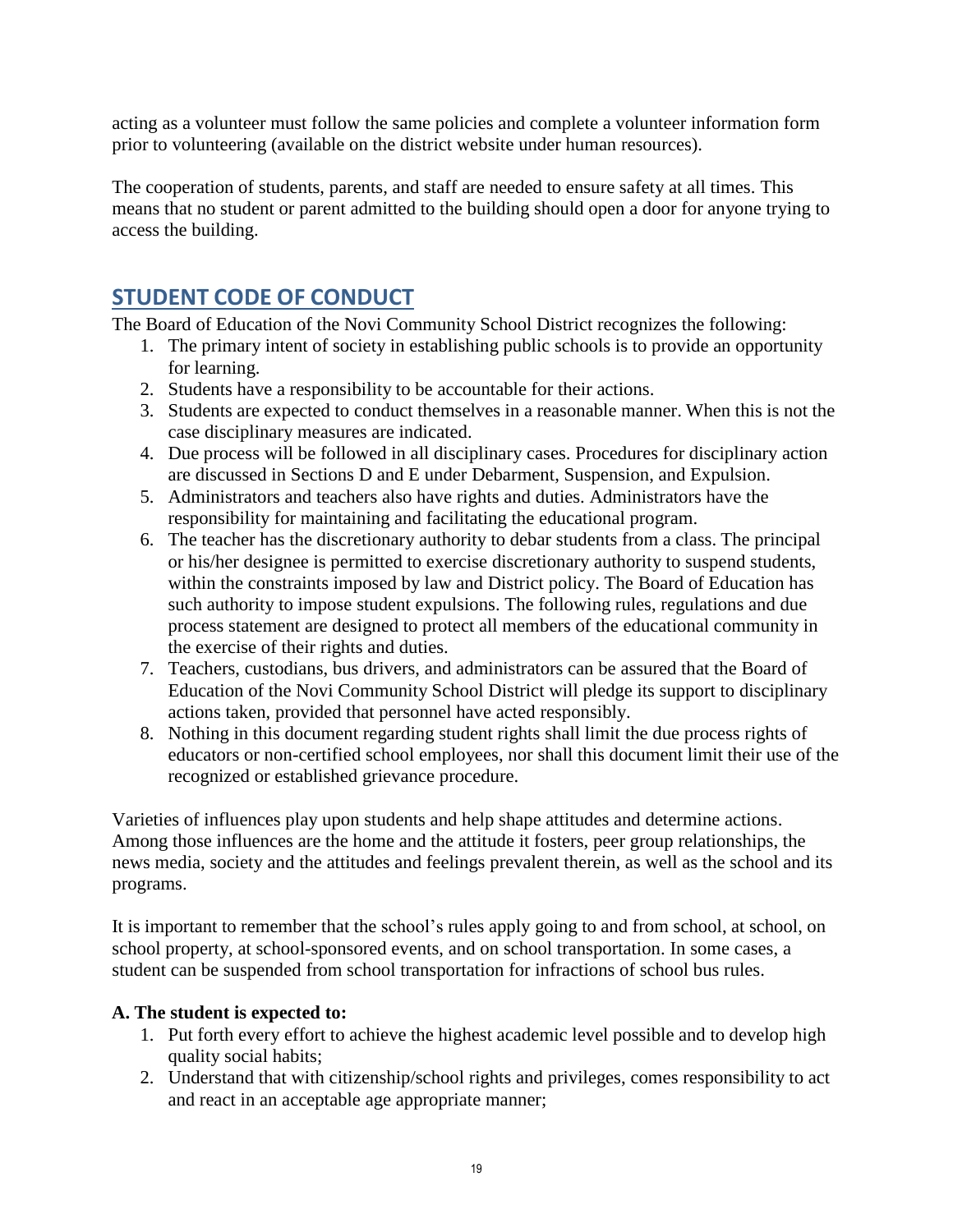- 3. Take advantage of opportunities to participate with the school staff in the development of school and/or classroom rules at the student's developmental level;
- 4. Recognize that there are channels (i.e. Student Council and/or building principal) through which rules or conditions can be questioned or studied;
- 5. Understand that all individuals, regardless of race, color, national origin, religion, sex, disability, age, height, weight, familial status, or marital status shall be treated with respect; and
- 6. Understand that sexual harassment or discrimination of any nature, towards any individual, will not be tolerated.

### **B. The parent is expected to:**

- 1. See that the student attends school regularly and is punctual;
- 2. Establish and maintain communication with the school;
- 3. Be responsible for the student's health, personal cleanliness, acceptable grooming and appropriate dress;
- 4. Assume responsibility in working with school personnel and community agencies in solving behavior problems;
- 5. Develop and maintain in their children respect for lawful procedures and for other people, their rights and their property; and
- 6. Teach their children respect for other's property and reasonable behavior towards other individuals.

#### **C. The teacher is expected to:**

- 1. Provide a positive climate for learning and teaching;
- 2. Work with students so they understand content standards and benchmarks;
- 3. Help the students realize that as group members and/or individuals each is important and that each should act in a responsible way;
- 4. Participate with other staff in formulating rules which relate to the school;
- 5. Know and enforce, consistently and fairly, the rules and policies of the school;
- 6. Report to the administration instances of serious misbehavior;
- 7. Use procedures appropriate for age, background, and level of maturity in disciplining students; and
- 8. Seek conferences with parents and other school personnel in an effort to understand students who display behavioral problems.

### **D. The principal is expected to:**

- 1. Make known to, and interpret for students, parents, and school staff the specific school discipline policies;
- 2. Formulate and implement plans with staff input for effective student involvement in the development of recommendations which may affect school policies and procedures;
- 3. Provide time at meetings for discussions of good disciplinary techniques;
- 4. Support all building personnel in maintaining appropriate and effective discipline;
- 5. Arrange and be available for conferences with the staff, pupils, parents, and others regarding discipline matters;
- 6. Attempt to solve more severe discipline cases by the use of varied procedures;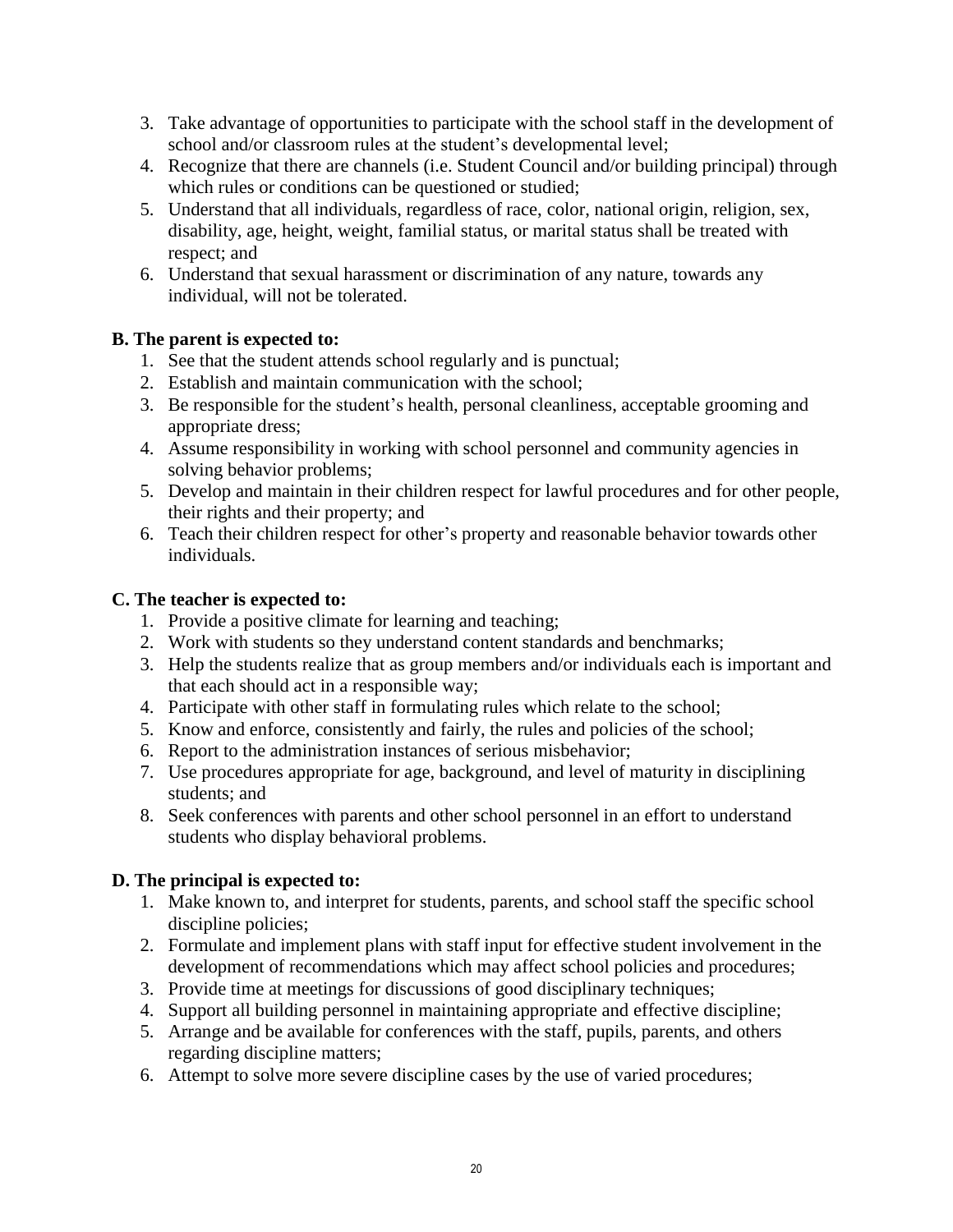- 7. Survey innovative educational programs and make necessary proposals to the superintendent to help minimize discipline problems; and
- 8. Inform teachers consistently of principal's/designee's disciplinary action.

# **ACADEMIC INTEGRITY**

An essential part of middle school education is developing a sense of academic honesty and integrity. There is zero tolerance for cheating or plagiarism.

The following examples of academic dishonesty include, but are not limited to:

- Sharing or copying someone's homework.
- Sharing test content before, during or after any assessment.
- Using a "cheat sheet", reference materials, or electronic resources when it is not permitted.
- Passing along or using another student's note sheet.
- Using a phone or other electronic device to share test or quiz content.
- Copying material from websites without citations.
- Taking credit for someone else's writing/ideas.

In the case of academic dishonesty, the teacher will notify the parents and school administration. Classroom and school consequences may apply.

# **STUDENT PLACEMENT**

The building principal has the responsibility for the placement of students within the building. Parents who wish to request that their child be placed in a specific teacher's classroom can express this request in writing to the principal in the spring. Although the principal takes this request into consideration during the placement process, there is no guarantee that this request will be honored. The factors which must be considered by the principal in the placement process are the following:

- an equal distribution of students among all of the teachers at any given grade level and within the total school,
- an even distribution of boys and girls within each classroom when the enrollment makes this possible,
- an even distribution of students at a given grade level who are experiencing attention or behavioral problems, and
- special needs students who may require an approach or technique at which a specific teacher may be particularly adept.

# **VALUABLES: MONEY AND PERSONAL ITEMS**

When money is sent to school for purposes other than lunch, it would be wise to:

1. Place the money in an envelope with the teacher and child's name on the outside.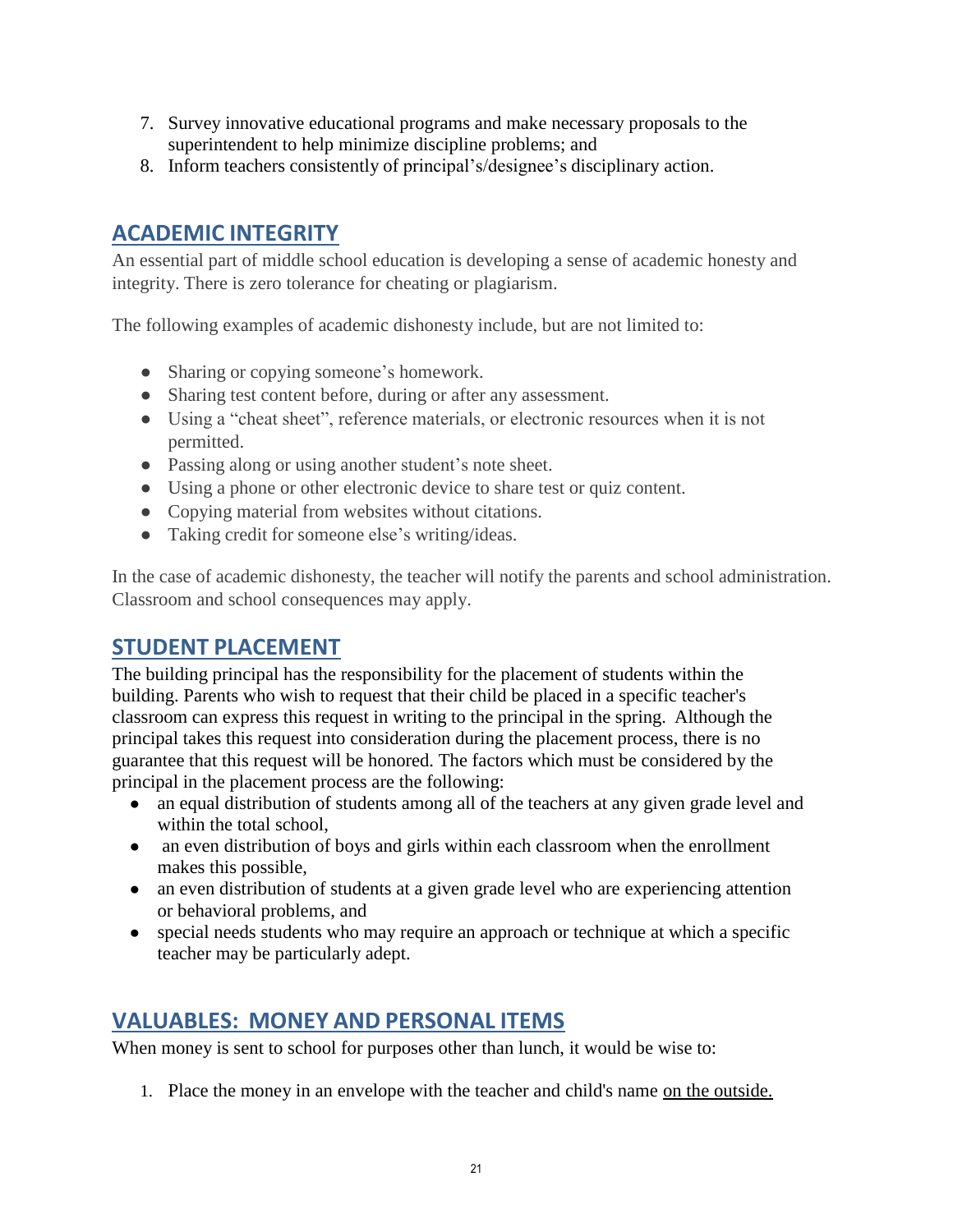2. Include a note of explanation.

For reasons of safety and security, the following should not be brought to school: "look alike" weapons, baseball bats, hardballs, squirt guns, skateboards, roller blades, sleds, radios, MP3/iPods players, electronic games, virtual reality toys, expensive jewelry, collectables, trading cards, cameras, or animals. Individual teachers may extend this list if a popular game or activity interferes with the teaching/learning in a classroom. Special arrangements to bring a prohibited article for display, a class party, or for "show and tell" must be made in advance with approval from the teacher.

Please see "Electronic Devices" and/or "Money and Other Valuables" of the K-12 Parent-Student Handbook for additional information.

# **ATHLETICS & EXTRA-CURRICULAR ACTIVITIES ATHLETIC ELIGIBILITY**

All students who desire to participate in interscholastic athletics must comply with the following Eligibility Rules:

- Students must be passing four  $(4)$  of six  $(6)$  classes.
- Students must comply with state and league rules and regulations.
- Students must submit physical examination forms and athletic emergency cards to the main office before participating. Any student who has been suspended from school may not practice or participate in any contest during the suspension period.

These requirements will be monitored each marking period and if a student is failing more than one class, he/she will be placed on probation until the next report card. During the probationary period the student athlete will submit a weekly eligibility report indicating current status in each class and may continue to practice but may not participate in a competition. When the weekly report indicates that the student is passing four (4) of six (6) classes, he/she may resume full participation in the sport but must continue to submit weekly eligibility reports.

Interscholastic competition is governed by the rules and regulations of the Michigan High School Athletic Association and the Kensington Lakes Activities Association as well as Novi Middle School handbook. Individual team rules and regulations will be distributed by the coach at the time of the activity.

- 1. Any athlete who misses a practice without previous arrangements with the coaches will not be allowed to participate in the next contest. Repeated unexcused absences shall result in the athlete being dropped from the team/squad.
- 2. Any athlete who is caught using any form of alcohol, tobacco, or controlled substance (non-prescription) shall be disciplined and may be removed from the team/squad.
- 3. Any student who has been suspended from school may not practice or participate in any contest during the suspension period.